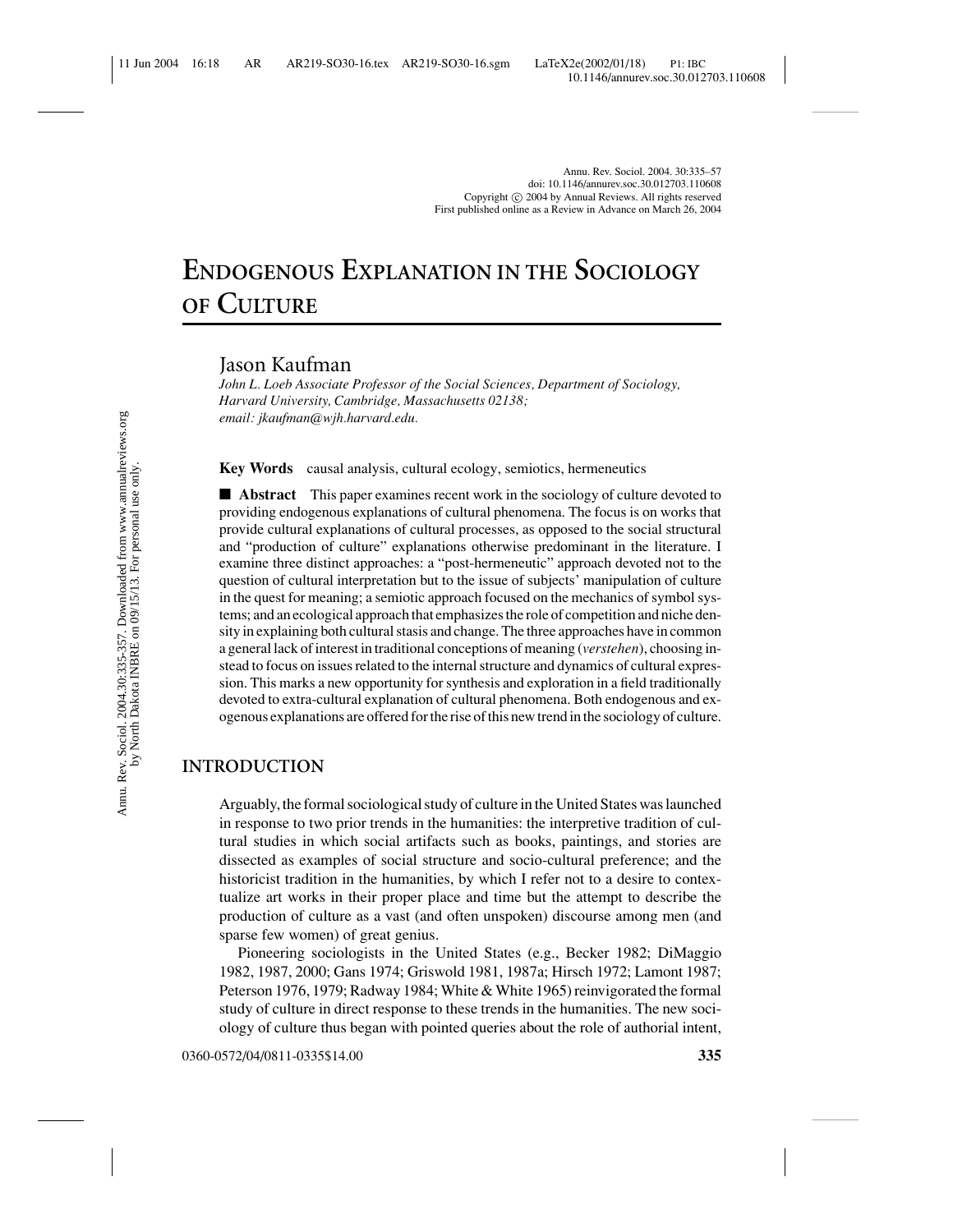editorial transformation, differential consumption, and other structural features of the cultural domain. This new sociology of culture was thus a self-conscious negation of earlier approaches to culture—the *verstehen* tradition of Weber, the personality cult in art history, civilizationism in American cultural studies, and structural functionalism, for example. Postwar sociologists in the American tradition claimed their ground by refocusing cultural analysis on the causal efficacy of structural boundaries, institutional limits, and market organization in the cultural domain (DiMaggio 2000, Hirsch & Fiss 2000). The period described in this article refers to that *succeeding* this structuralist phase in cultural studies (hence my use of the oft-misused term *post-*structuralism).

I refer to the contemporary mode herein by referring to its preferred, and distinctive, mode of cultural explanation—endogenous explanation. By this I mean that the sociological approach to culture has of late backed away from a style of reasoning that presumes to explain culture through extra-cultural factors such as social structure (DiMaggio 1982), the economics of artistic production (Peterson 1976), the institutional makeup of criticism and dissemination of the arts (Griswold 1987b), and so forth. Endogenous explanations focus instead on causal processes that occur *within* the cultural stream: mechanisms such as iteration, modulation, and differentiation, as well as processes such as meaning making, network building, and semiotic manipulation. This new approach has merit in that it makes culture more than just a dependent variable. Language, thought, and expressive culture not only shape the meaning we attribute to material things and human relationships (Sewell 1992) but also influence one another in ways worth understanding. Cultural change can occur independently of social structural, technological, or material change. The transformation of Calvinist theology into the "spirit of capitalism" (Weber 2002) is only one such example of the power of endogenous cultural change. An abiding strength of the new focus on endogenous explanation in the sociology of culture is its ability to unveil the internal workings of such processes in detail.

But first, we must address the question of the factual accuracy of this observation. Has there in fact been a shift in American cultural sociology from exogenous to endogenous modes of explanation? Overall, endogenous explanation does seem to have found new currency among sociologists of culture. Says cultural sociologist Ann Swidler (2001, p. 206), for example, "The biggest unanswered question in the sociology of culture is whether and how some cultural elements control, anchor, or organize others." Swidler and the other scholars whose work is reviewed here devote themselves in one way or another to these issues. Herein I describe three approaches to answering internalist questions in American cultural sociology. Each devotes itself in different ways to uncovering the internal mechanisms of stasis and change in the production of ideas, customs, and cultural objects (e.g., literature and "art"). Whether this is a trend or indeed just a passing fancy has yet to be seen. Whether there are schools or "approaches" of cultural analysis is itself unclear. At the very least, however, the fact that several of the field's most prominent scholars have devoted themselves to the question of endogeneity is good evidence that this is in fact a new stage in sociological thinking about culture.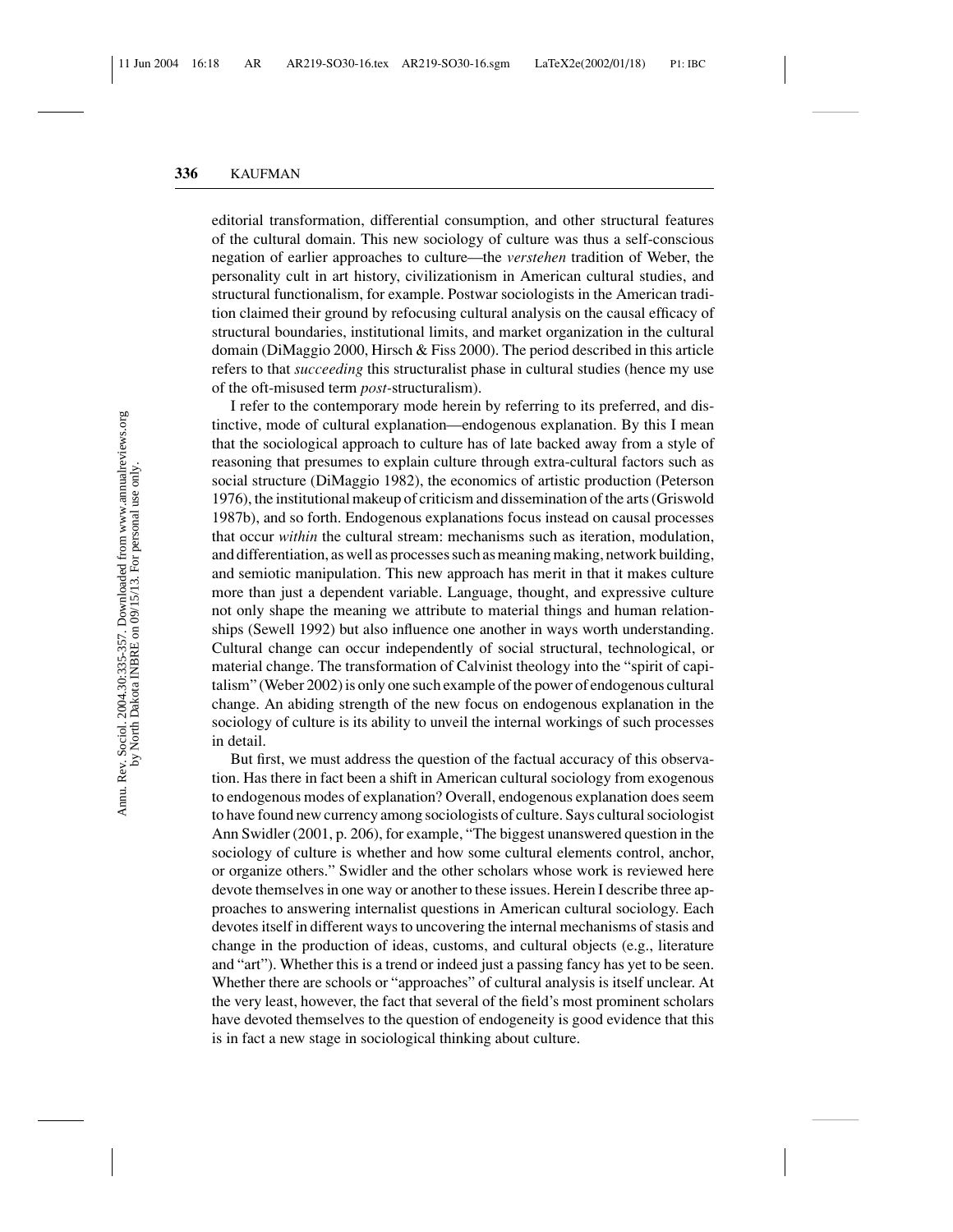#### **BASIC CONCEPTUAL FRAMEWORK**

Three distinct types of endogenous explanation are explored here. I first discuss what I call the post-hermenuetic school of cultural sociology. Work in this area follows in the tradition of reception studies, which focus on how consumers make meaning out of the cultural products they consume. More importantly, posthermeneutic cultural sociology rejects the traditional Weberian emphasis on culture as the source of values, and thus a key component of social action. The emphasis of work in the post-hermeneutic vein is to look not at the values implicit in various cultural tropes but at subjects' search for meaning therein. Thus, the central project here is to explore the psycho-semantics of perception, emotion, and meaning making on the part of socially situated individuals.

Next, I turn to recent sociological work that draws on the Durkheimian tradition in cultural sociology, as well as the more recent semiotic turn in literary analysis. The goal here appears to be rejection of aesthetic historicism, or the attempt to explain the origins of various cultural products, in lieu of a self-conscious focus on semiotic patterns embedded in those products. Sociologists in this tradition ask not *why* a specific genre of art appears at a particular time and place but *what* the signs and symbols embedded in that genre say about that time and place. Recent examples of this form of analysis in the sociology of culture follow.

A third school of endogenous explanation in the sociology of culture takes a somewhat more novel approach. It focuses on how ecological constraints shape and enable cultural production and change. Scholars have only just begun assembling the pieces of a full-blown research tradition on cultural ecology, but we would appear to have the beginnings of a new school of thought in the area nonetheless. I refer to this emerging perspective as "cultural ecology" not because it resembles a Spencerian argument about human cultural evolution but because it supports a general theory of cultural change through the analysis of naturally evolving subdivisions in cultural fields. Scholars working in this new tradition argue that there are thresholds at which cultural producers (e.g., scholars, artists, or even parents choosing names for newborn babies) will attempt to innovate or differentiate themselves from predominant styles of cultural production. The mechanisms by which this occurs vary from one model to another, but the basic theme is a search for endogenous properties of cultural fields that naturally, if not inevitably, lead to cultural differentiation and innovation over time.

Note again that all three perspectives share in common a rejection of the traditional sociological search for exogenous explanations of cultural outcomes and change. Scholars working in this new tradition eschew analysis of social structure and the production of culture in the search for internal mechanisms governing cultural processes more generally. This divergence itself seems symptomatic of a causal process described by endogenist thinkers: Seen endogenously, academic fields are susceptible to schism between rival scholars looking for ways to differentiate themselves from the mainstream. Over time, however, debate stabilizes, thus creating new opportunities for schismatic differentiation. That the basic properties of the debate should stay the same illustrates a central insight of the ecological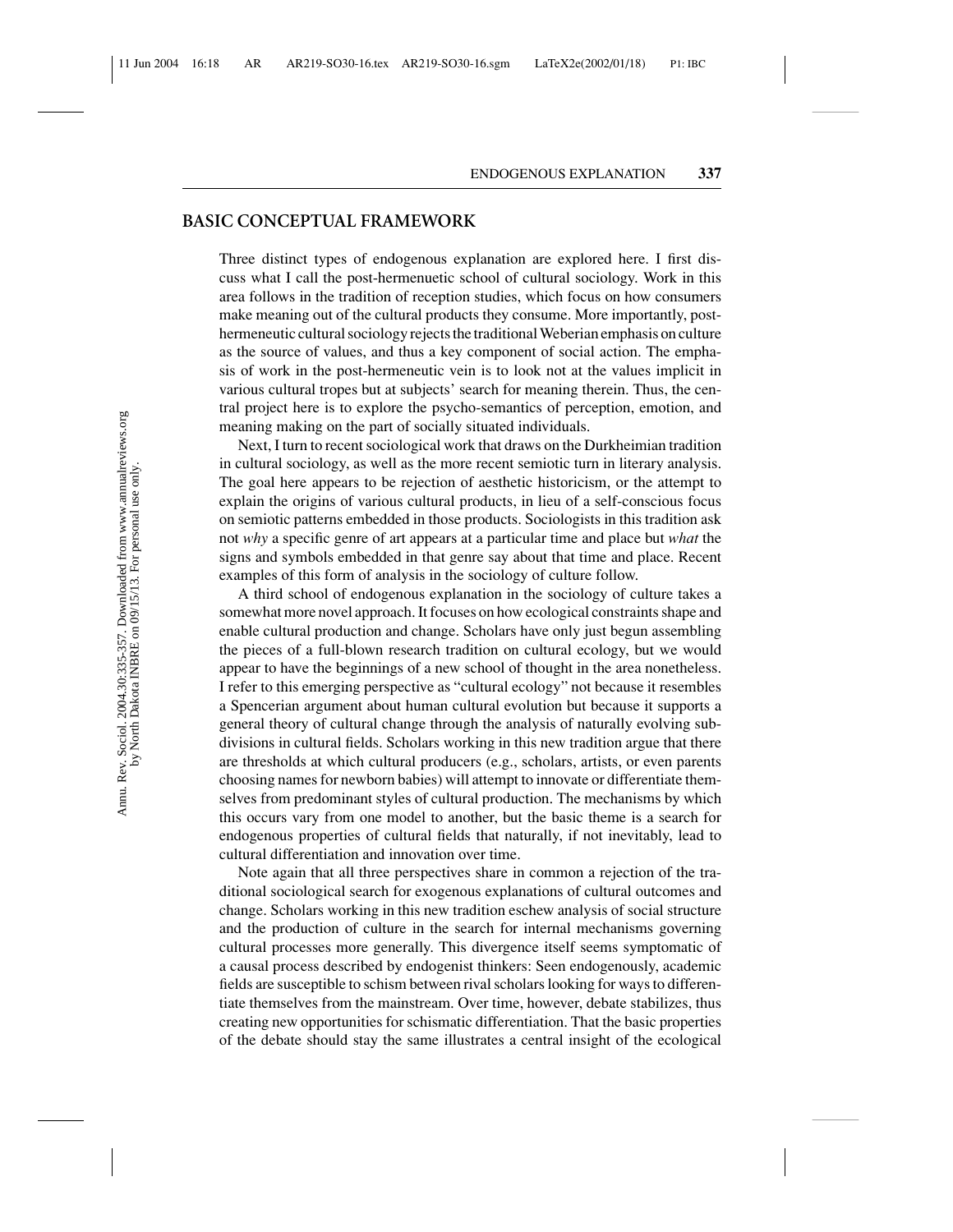perspective: Innovation does not occur in free form but within the parameters of constrained disagreement. Divergent innovations must retain enough remnants of the original form to remain discernible to viewers familiar with that tradition. In this sense, then, the endogenous turn in cultural sociology is both an avatar of the past and something destined for rebuttal in the future.

To the extent that it takes after older, internalist schools of thought in art history and literary analysis, mainstream structural sociology of culture may well reject endogenous explanation as passe. However, the strength and variety of scholarship ´ in each of these new schools indicates that endogeneity will have a lasting impact on the discipline. Furthermore, it does seem fitting that cultural sociologists would turn to endogenous explanation in an era when (*a*) the muscular preeminence of deconstructionist literary criticism is on the wane (the baroque, dare I say, of endogenous cultural explanation), thus reopening the field to sociologists; and (*b*) endogenous forms of explanation are ubiquitous in the natural sciences, from ordered complexity and chaos theory to genomics and behavioral neuroscience. If it is indeed true that American sociology is defined by its respect for the natural sciences and ambivalence toward the humanities, then this constitutes one possible explanation for the rise of endogenous explanation in the sociology of culture. But my primary task here is not to explain but to describe. A short review of some of the more prominent pieces in the literature of the past decade (or two) follows.

In the succeeding discussion of these three new schools of endogenous explanation, I attempt to situate the "new" both in terms of its intellectual ancestors and antagonists. This should facilitate evaluation of the past, present, and future of these new approaches to causal explanation in the sociology of culture.

## *UNVERSTANDLICH ¨* **: THE POST-HERMENEUTIC TURN IN CULTURAL SOCIOLOGY**

One new school of thought in cultural sociology grows directly out of the mainline "production of culture" tradition. Arguably, the sociology of culture first found its footing in America through the production of culture perspective (DiMaggio 2000). By showing, for example, how institutions and organizations in the cultural field influence the content produced therein, sociologists were able to establish a unique, counterintuitive stance on the analysis of culture more generally (see Peterson & Anand 2004). The production of culture perspective openly flouted Durkheimian assertions about the wholism of culture and its organic relationship to social structure (i.e., reflection theory). It also rejected the lineal tradition of teleological master narratives prevalent in early-twentieth-century art history (see, e.g., Gombrich 1960). In contrast, this new field laid bare the materialist (and often capitalist) trappings of the "cultural industries," thus proving its worth in both cross-national studies of cultural content and critical studies of the highbrow/lowbrow divide (e.g., Becker 1982, Hirsch 1972, Peterson 1976).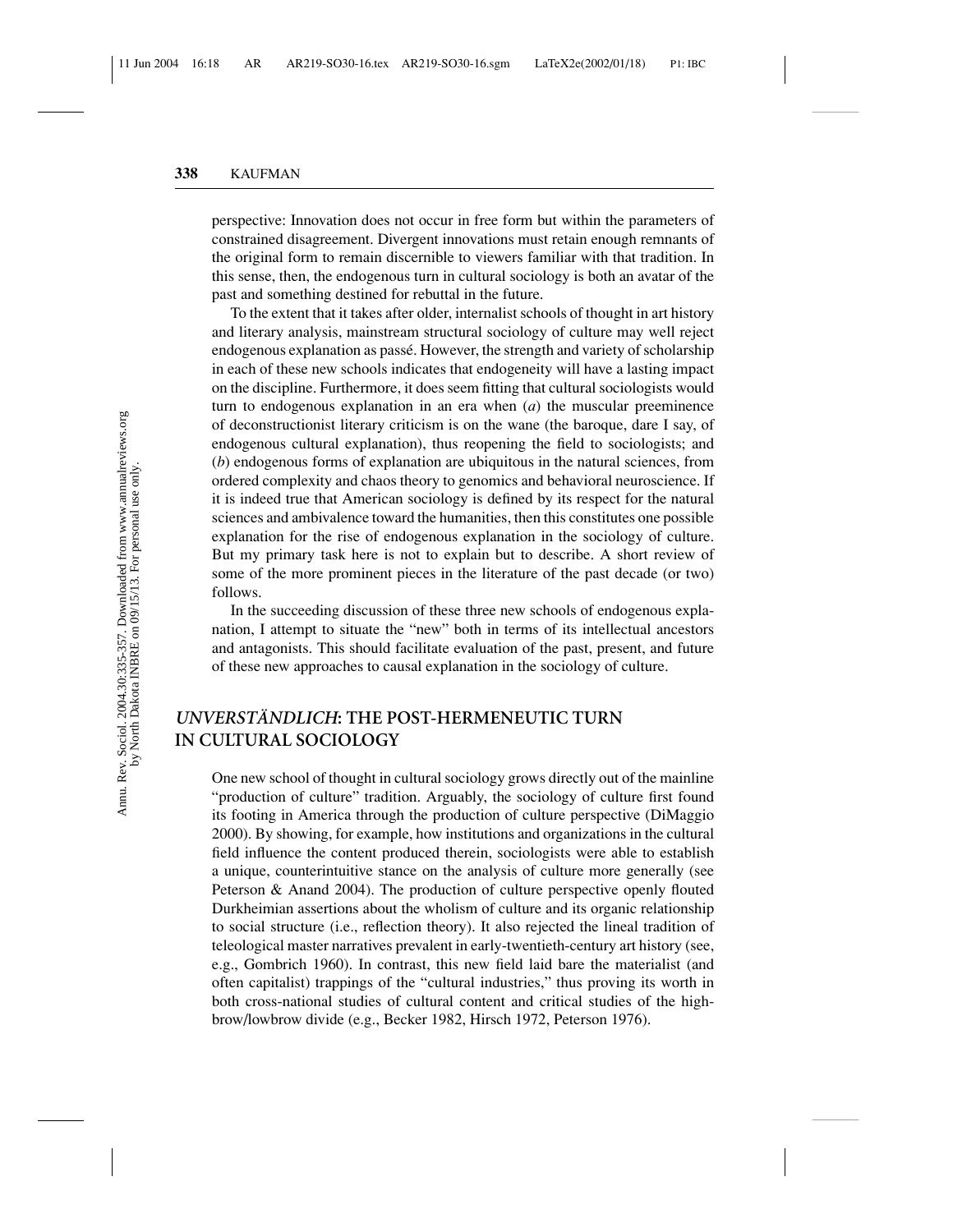As the production of culture perspective grew and matured, it evoked questions of its own, however. Recently, prominent scholars in this field have called for a more integrated focus on the interaction between producers and consumers, as opposed to the traditional focus on producers alone (e.g., Battani & Hall 2000, Cerulo 2000, Griswold 2001, Hughes 2000, Peterson 2000, Swidler 2001). Particularly telling in this regard is a recent special issue of *Poetics* (December 2000) celebrating the contributions of Richard Peterson, one of the pioneers and most ardent practitioners of the production of culture perspective in cultural sociology. Each article, in its own way, tells roughly the same story about the trajectory of the subfield over the course of Peterson's career: The production of culture perspective evolved out of a need to account for the supply-side dimensions of culture. It has flourished and grown. Now, alas, it is time to turn attention to the demand-side of the equation more specifically, to the complicated means by which consumers make sense of, and thus make meaning out of, the cultural constructs offered them by the culture industries. Says Peterson (2000, p. 230), with respect to the lessons gleaned from his own experiences and accomplishments in the field, "Rather than seek out global empirical patterns, it may prove useful to focus on the process by which people go about creating patterns of culture in concrete situations... ." Not to relinquish the mantle as supply-side sociologist of culture, Peterson refers to this process as "auto-production" and adds (2000, p. 230) that "the idea of auto-production in this context highlights the fact that mass production is not linked to *mass* consumption, but to a reception process in which people actively select and reinterpret symbols to produce a culture for themselves."

Taken out of context, this might appear like a return to the cultural consumption or "reception studies" tradition (e.g., Jauss 1982, Radway 1984). It is not. The canon on cultural consumption assumes that audiences have more or less static worldviews around which they reconcile their respective interpretation of cultural goods. Thus, in Radway's (1984) classic study of romance novel readers, women who read such books have certain needs that they fulfill, or at least defer, through reading. In contrast, Peterson's (2000) comments reflect a new sensitivity in American sociology of culture regarding the instability and mutability of the needs and interests that consumers bring to the table when choosing cultural materials and making meaning out of them. For example, Battani & Hall's (2000, p. 153) contribution to the Peterson *festschrift* concludes, "His [Peterson's] work on audiences and culture showed that deep resonances of social actors with cultural objects are not simply the consequences of their structured social locations within a social order. ... People fabricate meanings—that is to say, produce them." Otherwise put, supply-side sociologists have brought the production of culture perspective to the demand-, or reception-side, of the equation.

It is exactly this question—how do social actors use culture to fabricate meaning in and of their own lives—that is the central preoccupation of what I refer to as the "post-hermeneutic" school of cultural analysis. The main thrust of this emerging paradigm is its emphasis on the constitutive nature of cultural interpretation. Actors do not simply consume culture in ways that fit their predominant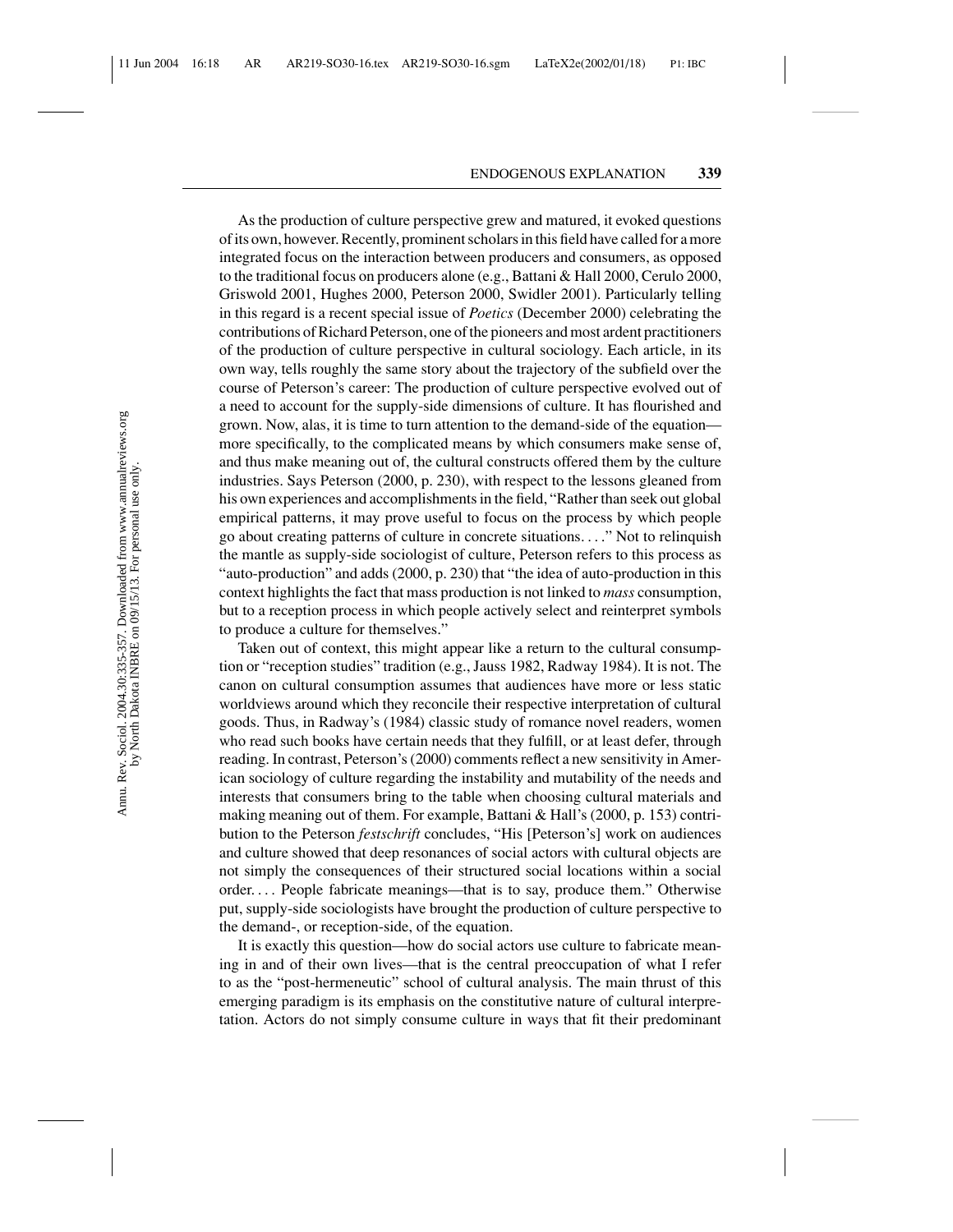worldview; they use cultural products to try and find that worldview, to construct it out of the items in their grasp. Returning to Weber's classic analysis of the cultural origins of capitalism, we thus might ask how exactly it was that Calvinist Christians constructed a new repertoire of economic action out of their struggles with "salvation anxiety" (Weber 2002). Calvin crafted the doctrine, but his followers "made" capitalism. Post-hermeneutic sociologists want to understand the actual process by which such transformations take place.

Because the search for meaning is inevitably tied to the personal experiences and cultural repertoires of social actors, the post-hermeneutic perspective necessarily embraces the notion that the psycho-history, or emotional schema, of those actors is an important component of study. The new interpretative cultural sociology has reconciled itself to the fact that, if there is no single, unified set of meanings attached to cultural symbols (Sewell 1992), then cultural consumers'interpretations of those symbols might be equally varied, thus requiring careful consideration in their own right. From this observation a new focus on the existential dilemma of consumption has emerged: if social actors do not bring preformed conceptions and worldviews to the field of cultural consumption, and if such consumption does not translate into the simple absorption of prepacked conceptions and worldviews, then where does meaning come from? What sustains and transforms it across the cultural field?

Denizens of cultural studies have a ready answer to this question, as do postmodernists. The former persist in equating all knowledge with power, whereas the latter are resigned to studying a world without apparent meaning. The new "post-hermeneutic" cultural sociologists reject both approaches. Their focus is on meaning in the traditional Weberian sense, but they reject the assumption that culture generates values that drive social action. Instead, they ask where meaning itself comes from and how actors find it, use it, and create it. Thus, the meaningfulness of culture is something to be explained, not something used to explain.

Ann Swidler's *Talk of Love* (2001) focuses on exactly this issue: the fragile link between action and meaning. According to Swidler, individuals normally rely on cultural values as guides to action only to the extent that values provide rationales for predetermined ends. Individuals readily speak of culture in reference to their lives, but there is scant evidence that these references are anything more than a repertoire they use to make sense of their thoughts and actions. Among the settled, middle-class individuals she spoke with about love and marriage, Swidler notes (2001, p. 103), "Cultural experience is everywhere in the accounts they give of their lives, but that culture is diffuse, inconsistent, and unclear in its effects." People know and experience much more culture than they actually use. Much of it is merely ignored, from the advertisements people see but do not really see, to conversations where they defend ideals they do not actually believe in. "It is much less important for people to have a coherent worldview than to have enough different beliefs to adapt to most contingencies without losing the conviction that somehow the world makes sense" (2001, p. 75). "In this way," Swidler continues (2001, p. 106), "we can recognize the significance of values for action, not as determiners of ends but as tools for fine-tuning action within established life strategies."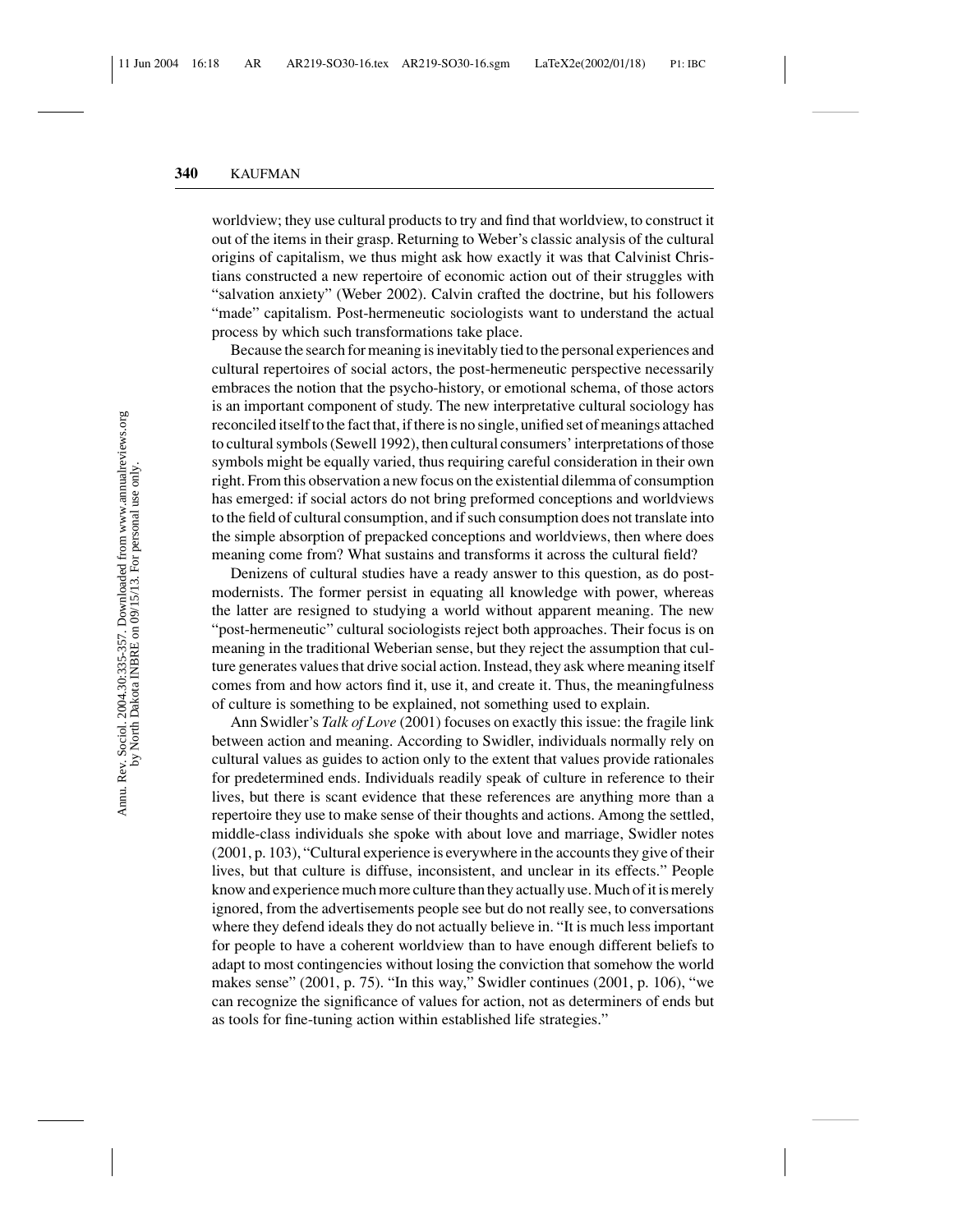The key to understanding the origins of these established life strategies is a question Swidler leaves to others, presumably psychologists, to ponder (see below). Her chief observation, and a novel one at that, is that individuals do not rely on culture to give meaning to their lives; they rely on it to help them find the right words, actions, and rationales to express meaning. Culture provides people "strategies of action" or repertoires of meanings that, in turn, help shape the way they lead their lives, though not necessarily the personal goals that underlie them (see also Eliasoph 1998, Joas 1996, Swidler 1986).

In sum, Swidler proposes (2001, p. 87) "an 'identity' model of how culture works. The fundamental notion is that people develop lines of action based on who they already think they are. This is true in two senses. First, ... actors' capacities shape the lines of action that they find possible and promising. The second sense in which mine is an identity-based model is that a great deal of culture operates by attaching meanings to the self."

This perspective dovetails nicely with that of Nancy Chodorow, whose recent book, *The Power of Feelings* (1999), takes up where Swidler leaves off—the intersection of personal psychological development and the culture surrounding those persons. Says Chodorow (1999, p. 239), "I have called this book *The Power of Feelings* but I do not mean feelings in the sense of emanations of raw affect. The feelings that concern psychoanalysis are always feelings enmeshed within stories. A particular feeling condenses and expresses an unconscious fantasy about self, body, other, other's body, or self and other. Unconscious fantasy projectively endows the world with personal meaning, filtering the world through an emotionally laden story, and it affects and shapes the introjective construction of an inner object world."

Similarly, Norman Denzin (1999, p. 117) advocates a "performative, interpretive, interactionist" form of cultural studies that focuses on "the stories people tell one another as they attempt to make sense of the epiphanies, or existential turning point moments in their lives." Karen Cerulo (2000) focuses on how individuals fill in gaps in newspaper stories, thus contributing to the "meaning construction" of the news in their own ways. In his provocatively titled book, *Thinking Through Television*, Ron Lembo (2000) takes a comparable approach to the study of meaning making among regular TV watchers. The emphasis here is on modifying the conventional "reception of culture" perspective by acknowledging that the creation of meaning is an implicit part of the consumption process. Cultural consumers do not only seek cultural products that resonate with them; they construct meaning for themselves as part of the consumption process.

Rambo (1999) perhaps takes this perspective to its furthest extremes in positing a rational choice scenario in which cultural structures, or unified meaning systems, are the result of individuals' accumulated efforts to control symbolic objects or dictate the meaning associated with given persons, places, things, texts, ideas, and so on. Because such efforts are "constrained by the actor's own symbolic capacities and interests, and even more narrowly by the need to orient to the control of others, anticipating their capacity to get and give meanings" (Rambo 1999, p. 323), the net result of all such efforts is a social system of meaning, or "culture structure."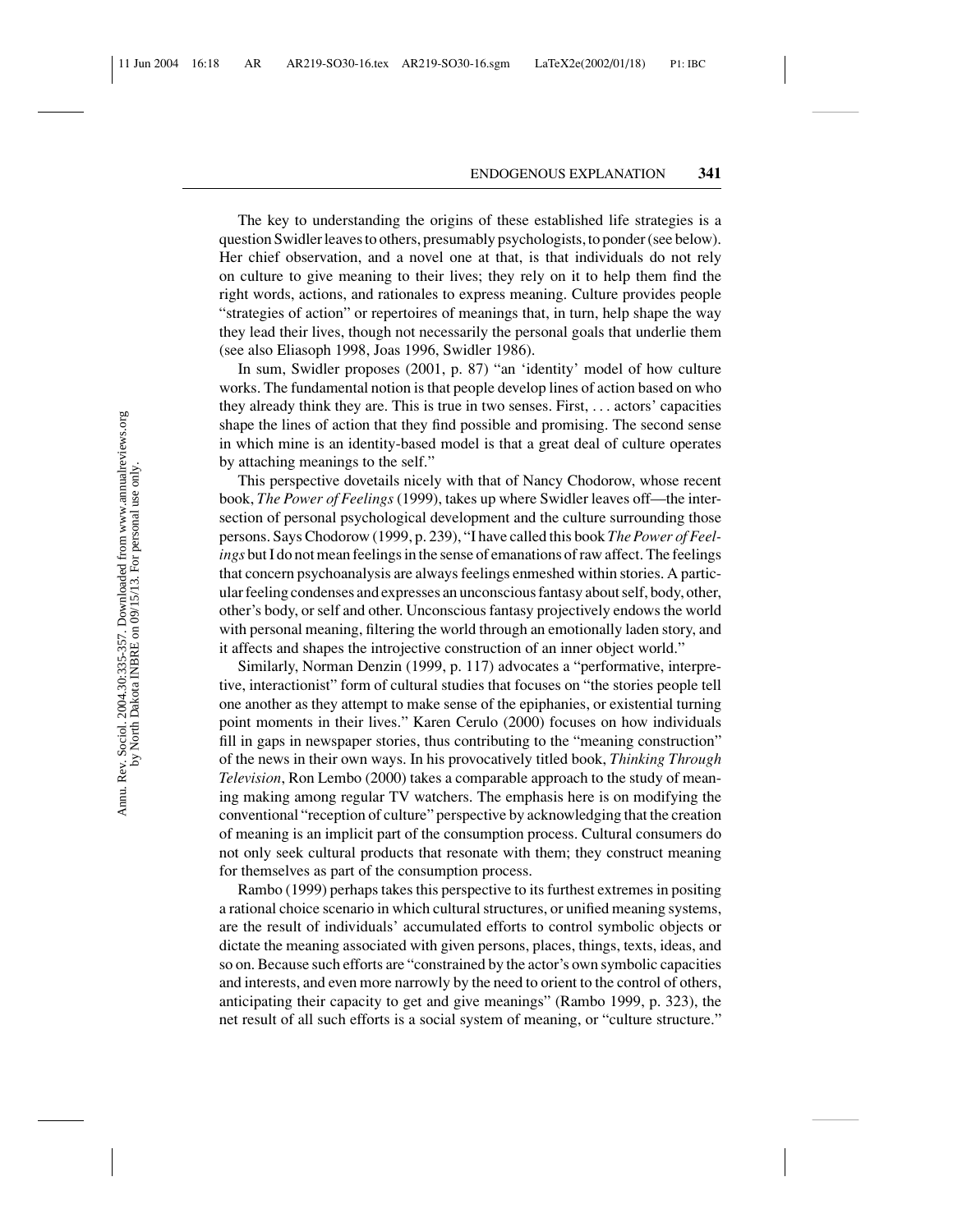Rambo thus stresses the constitutive process of meaning making, as opposed to the conventional notion of meaning as something embedded in texts and then discovered by consumers. Psycho-biography comes to the fore in the determination of those intentions. Individuals are driven to find and make meaning in order to define and assert themselves in the world. In sum, argues Rambo (1999, pp. 328– 29), "In the cultural reconstruction of rational choice theory, meaningful interests are not something actors *have* so much as something that they *see and show*." Meaning making is thus portrayed as an exercise in resource control. One seeks to impute meaning to the world in such a way as to maximize one's own material, social, and/or psychological benefit while minimizing the resistance others are likely to pose to it.

In contrast, an older piece by Wendy Griswold (1987a) offers what might be the closest approximation of an approach to culture that bridges the post-hermeneutic and semiotic schools of thought (see below). Griswold shares with the posthermeneutic school an interest in the way cultural consumers "fabricate" meaning from the things they consume. From the semiotic school, she accepts the notion that signs vary in the types of material they offer for would-be meaning making. Griswold's work departs from the post-hermeneutic mode in that it focuses not on individual constructions of meaning but on critical constructions made at the meso-social level by cultural entrepreneurs such as literary critics, journalists, and so forth. She thus tends to assume that such meanings are shared among wide segments of the population, such as national societies, as opposed to focusing on how particular individuals draw on both social and personal resources in crafting meaning for themselves (see, for example, Denzin 1990; Griswold 1987b, 1990). In this sense, then, her approach is perhaps closer to that of the semiotic school than the post-hermeneutic school. So too is that of Gottdiener (1985), who advocates a semiotic approach to the struggle between cultural producers and consumers over the assumed meaning of cultural objects. We thus turn to the semiotic approach now.

#### **CULTURAL GENOMICS: THE SOCIOLOGIST AS SEMIOTICIAN**

Two texts might properly be seen as the harbingers of semiotically oriented explanation in the sociology of culture. The authors of the first, Alexander & Smith (1993), actually take the author of the second, Wuthnow (1987), to task for "turning away from the 'problem of meaning'" (Alexander & Smith 1993, p. 153). I try to reconcile both views, or at least explain their differences, here. I also highlight several other recent works by sociologists of culture that reject exogenous explanation in lieu of the exploration of the internal dynamics of sign systems and the endogenous production of meaning.

Alexander & Smith (1993) begin their piece "The Discourse of American Civil Society: A New Proposal for Cultural Studies" with the following complaint about exogenous explanation of cultural processes: "Too often, cultural forms are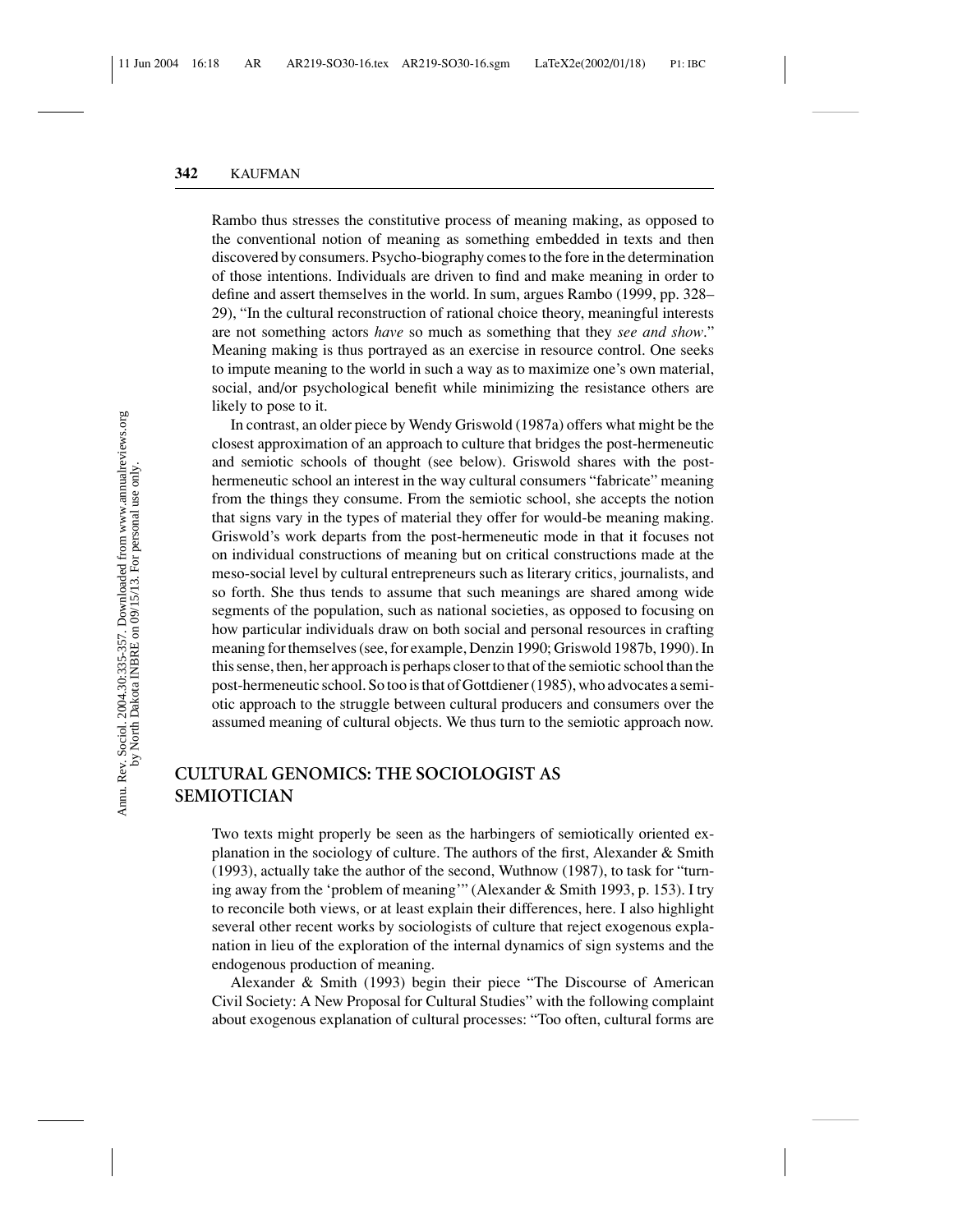presented as empty boxes to be filled in by structural needs, with the result that the internal content of representations exercises little explanatory power." They criticize Bourdieu, for example, for relying too heavily on social structure as the explanatory force behind action, via the cultural mechanism of "habitus." Instead, Alexander & Smith (1993, p. 155) propose "a more hermeneutically sensitive and internally complex model of culture," one that stresses the foundational role of deep cultural dichotomies in social process (see also Alexander 2002, Rambo & Chan 1990). Drawing deeply on the work of Durkheim, Mauss, Saussure, and especially Claude Levi-Strauss, Alexander & Smith view culture as a system of binary sets of symbols, each of which serves to delineate sacred from profane symbols. "They set off the good from the bad," they write (1993, p. 157), "the desirable from the detested, the sainted from the demonic." Such symbolic sets constitute social discourses that guide action and interpretation therein. "Because meaning is produced by the internal play of signifiers," they add (1993, p. 157), "the formal autonomy of culture from social structural determination is assured."

Having laid out their support for endogenous explanation in cultural analysis, Alexander & Smith (1993) then demonstrate their framework by applying it to contemporary American discourse about civil society, or "the moral regulation of social life" (1993, p. 161). Their analysis stresses (1993, p. 161), "the fact that the institutions of civil society, and their decisions, are informed by a unique set of cultural codes."

Wuthnow (1987) advocates a very similar approach to cultural analysis in his volume of essays, *Meaning and Moral Order*. Like Alexander & Smith, Wuthnow (1987, p. 66) favors structural analysis of moral codes, or sets of "cultural elements that define the nature of commitment to a particular course of behavior. These elements," he continues, "... have an identifiable symbolic structure." Thus, Wuthnow presents an agenda much like Alexander & Smith's (1993): the systematic study of the relationships between cultural symbols. Where he differs from Alexander & Smith is on the degree to which such analyses actually reveal true knowledge about the intended meaning of such symbols. Wuthnow, for example, goes to great lengths to demonstrate the inadequacy of cultural analyses that claim direct insight into the minds of cultural actors. He cites Robert Darnton's (1984) work on "the great cat massacre" as an example of good cultural analysis gone bad—Darnton does a beautiful job, according to Wuthnow, of dissecting the various symbols at play in a late-eighteenth-century post hoc account of the French Revolution, but he errs in assuming that those symbols really tell us anything about the mindset, or *mentalité*, of the actors in question. Any number of epistemological obstacles obscure the issue of meaning, says Wuthnow. "As with Darnton's cat massacre," he writes (1987, p. 63), "we will probably conclude that more can be learned about the conditions under which a statement or act is meaningful than we can about its actual meaning."

Both Wuthnow and Alexander & Smith advocate a linguistic style of analysis that focuses on the relationships between symbols, both positive and negative. So says Wuthnow, for example (1987, p. 64), "...We can examine the relations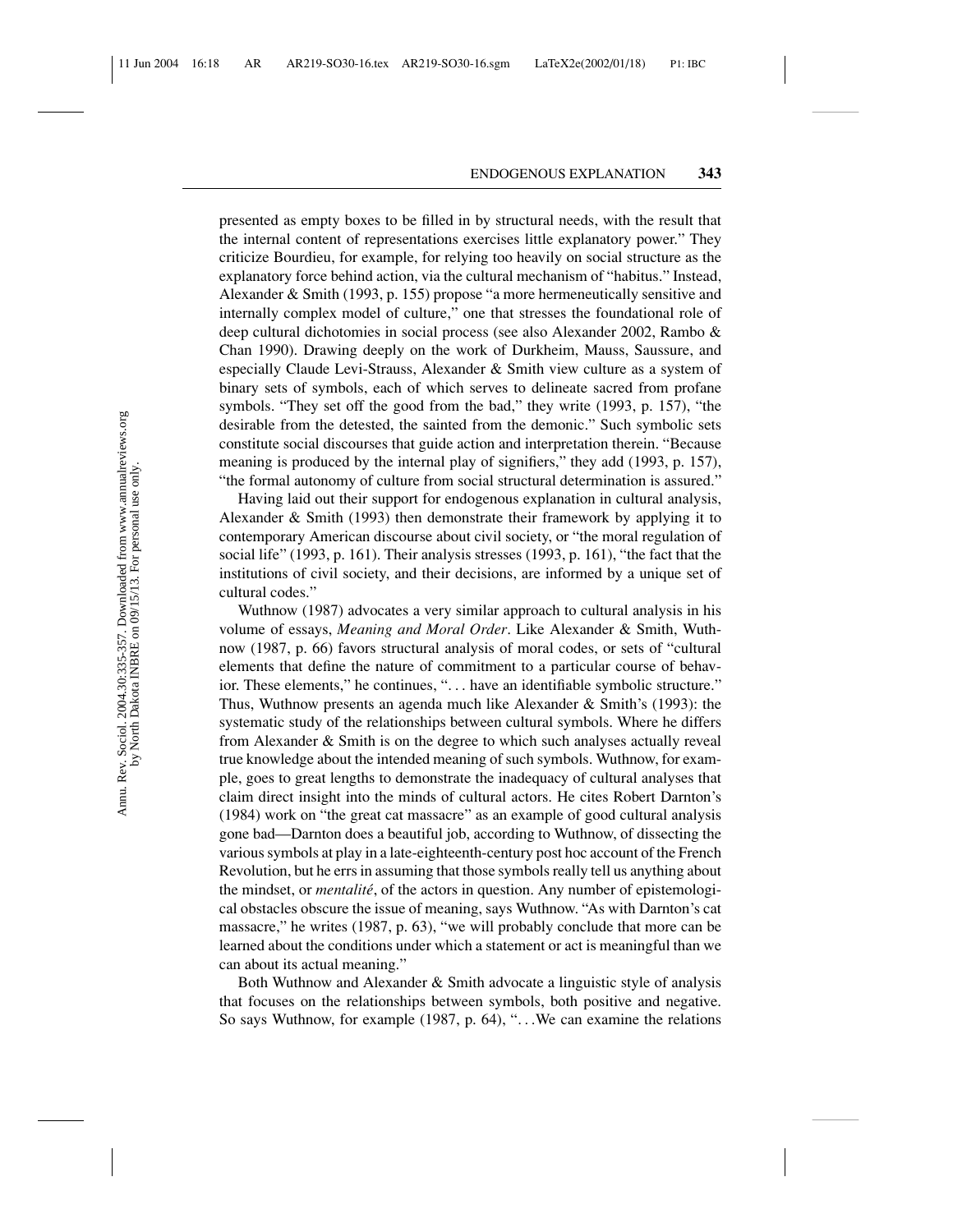among elements of discourse, just as a structural linguist examines relations in language. What we can discover are the kinds of elements that can be associated with one another, those that are not, and perhaps some of the rules governing these associations." This is remarkably similar to Alexander & Smith's (1993) call for a post-Durkheimian focus on binary sets of cultural symbols. Again, the chief difference would appear to be Alexander  $\&$  Smith's assertion that these sets actually drive social action in predictable ways. Wuthnow seems dubious about the relationship between symbols and action, at least to the extent that it is epistemologically possible to connect the two with any certainty. Thus, Wuthnow's approach appears to share the psycho-biographical school's interest in culture as part of a search for meaning, as opposed to a vector of meaning itself. Alexander & Smith (1993), as well as Rambo & Chan (1990), take culture at face value; they believe that meaning can be reliably found in utterances, actions, and texts.

No matter how much disagreement there might be about the epistemology of meaning, however, the sheer number of semiotically oriented studies in cultural sociology is strong evidence that this is a significant form of endogenous explanation in the field today. Archer (1988), for one, adopts the notion of binary oppositions as the cornerstone of her morphogenic approach to cultural analysis. All cultures revolve around embedded either-or distinctions, which she refers to as the "cultural system" of a given society. It is the cultural system that defines the basic parameters of intelligible action. Thus, cultural codes, framed as either-or distinctions, drive social action endogenously. Like Wuthnow, furthermore, Archer generally avoids the issue of the inherent meaningfulness of these codes. It is their function as the building blocks of social action that is of primary concern here.

A number of more contemporary studies take up the semiotic mantle in part or whole. Bergesen (2000, 2004) offers a new framework for analysis of art oriented toward the identification and codification of iterative rules governing the construction and typification of distinct artistic styles. Bergesen aims to do for cultural products what Noam Chomsky did for linguistics—identify a base set of rules governing all productive iterations within a specific communicative system. John Levi Martin (2000), in contrast, aims to document a network typology of personal beliefs, thus categorizing beliefs in relation to one another, as opposed to deriving the iterative rules governing their creation. Martin posits a conceptual schema whereby personal beliefs can be viewed with respect to collective belief space, or a social matrix of associated and unassociated beliefs within which individuals might be mapped.

Margaret Somers is a leading proponent of a narrative-based approach to semiotic cultural analysis. Much of her published work (e.g., 1992; 1994; 1995a,b; 1999) attempts to deconstruct the semiotic code of public narratives about the public sphere. This she calls a "historical sociology of concept formation." Somers argues that stories and symbols have independent effects on social action through their constituent influence on the basic parameters of political debate. She defines culture as (Somers 1999, p. 124), "intersubjective public symbolic systems and networks of meaning-driven schemas organized by their own internal rules and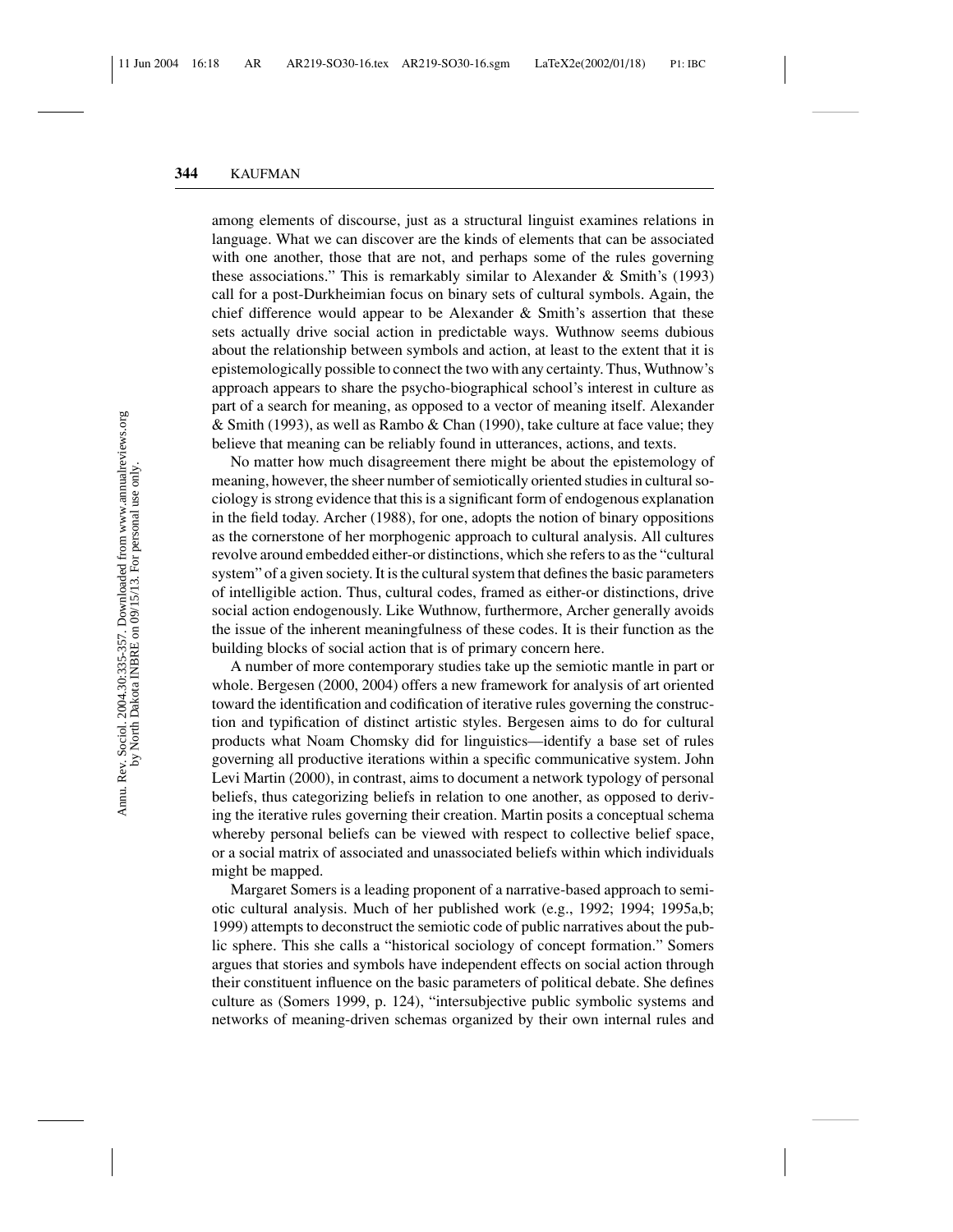structures that are (more or less, depending on the situation) loosely tied together in patterns of relationships." She suggests (1999, p. 125) that we "... separate the realm of culture from other social forces by abstracting it out for heuristic purposes only as a distinct analytic dimension of meanings; this makes it possible to explore the internal dynamics of a cultural schema on its own terms." A significant contribution of Somers' work in this area is the observation that any such cultural schema "must be buttressed by an epistemological infrastructure that verifies its truth claims" (1999, p. 125). Thus she uses the term "knowledge cultures" to refer to those cultural schemas that have achieved a state of epistemological certainty, or taken-for-grantedness, in society at large. This helps explain the efficacy of culture as an independent source of social action.

John Meyer and his colleagues have long advocated a similar sort of approach to the study of national, social, and political development around the world. In a recent overview of this work, Meyer (1999, p. 123) defines his approach to culture as "less a set of values and norms, and more a set of cognitive models defining the nature, purpose, resources, technologies, controls, and sovereignty of the proper nation state." Here and elsewhere, Meyer and his colleagues have argued that such cognitive models are responsible for widespread changes in the organizational structure of governments, nongovernmental organizations, and institutions of science and higher learning around the world (see, e.g., Boli & Thomas 1999; Frank & Meyer 2002; Frank et al. 1995, 2000; Meyer et al. 1992; Ramirez & Ventresca 1992; Schofer 1999; Soysal 1994). Cerulo (1995) is particularly adept in this regard, as she formally uses semiotic methods to analyze the structure and content of national anthems, flags, and symbols. This constitutes semiotic analysis of cultural diversity at the comparative, macrosociological scale.

On a more microsociological plane, Michèle Lamont has taken up the post-Durkheimian mantle with her notion of symbolic boundaries. Lamont argues that dichotomous cultural distinctions, primarily based on observations relating "us versus them," have causal efficacy in generating and perpetuating social structural inequality. A volume edited by Lamont  $&$  Fournier (1992) relates symbolic boundaries to "the making of inequality," for example, and Lamont's subsequent two books (1992, 2000) explore the role of race- and class-based distinctions in France and the United States. A recent edited collection (Lamont 1999) also looks directly at "the cultural territories of race." In addition, a volume (2000) edited with French sociologist Laurent Thévenot attempts to reframe comparative cultural sociology around the notion of symbolic boundaries, or repertoires of moral evaluation. Social structural differences come into play here as well, particularly with regard to the occupational and educational systems of the two countries, but it is reasonable to portray Lamont's work as at least partially "internalist" in orientation.

Several other sociologists of culture are much more explicit about their commitment to semiotically oriented endogenous explanations of cultural diversity and change. Lee (1999) and Biernacki (1999) advocate a poststructuralist, literary approach to deconstructing the meaning and generative power of cultural codes. Olick (1999; see also Olick & Robbins 1998, Olick & Levy 1997) and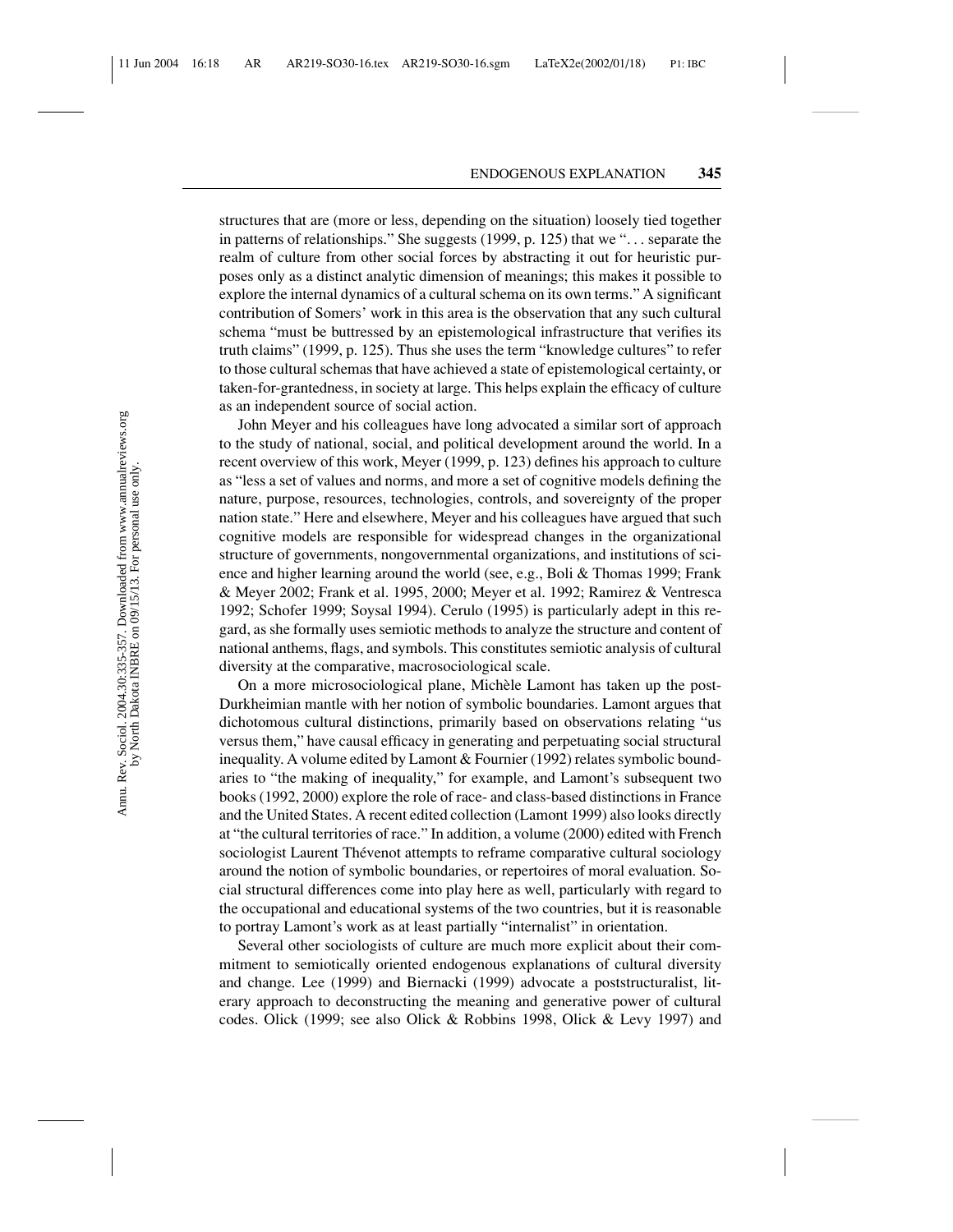Wagner-Pacifici (1986) take a dramaturgical approach to cultural expression, arguing that the way social events are featured, described, rationalized, critiqued, and remembered has a lasting impact on political debate and social order. Thus, for example, Wagner-Pacifici (1986, p. ix) deconstructs "the highly structured way in which news of terrorist acts, hostage reactions, government positions and rationales for positions, and public response reaches us."One might call this "an interpretation of interpretations," as does Wagner-Pacifici (1986, p. 2). Similarly, Olick (1999) shows how attempts to commemorate specific, often highly traumatic events from the past are "path-dependent products of earlier commemorations," thus drawing our attention to the hermeneutic loop by which cultural tropes create themselves.

A final, programmatic statement about cultural autonomy and the semiotic approach is given by Sewell, who plainly states that "[c]ulture is neither a particular kind of practice nor a practice that takes place in a particular social location. It is, rather, the semiotic dimension of human social practice in general" (Sewell 1999, p. 48). More specifically, he regards this semiotic dimension in a Saussurian sense, which is to say that symbol systems need not be coherent or internally consistent. It is merely necessary that "users of culture will form a semiotic community—in the sense that they will recognize the same set of oppositions and therefore be capable of engaging in mutually meaningful symbolic action" (1999, p. 49). Thus, the mission of cultural semiotics seems clear: to continually uncover and decode the symbolic oppositions that drive cognition, expression, and memory.

### **CULTURAL ECOLOGY: ENDOGENOUS EXPLANATIONS OF CULTURAL DIVERSITY AND CHANGE**

This last body of work embraces what I believe is the most novel approach to endogenous explanation in the sociology of culture. It represents a vast new subject of inquiry in the field, one motivated, moreover, not by overweening interest in culture at the expense of all else but in forms of causal analysis applicable to all fields of sociology. Although the precedents are murky, it appears to share much in common with earlier work in demography and organizational ecology. I refer to this new approach as "cultural ecology" primarily because it draws on the notion that social processes occur within relatively contained "ecosystems," each incorporating unique sets of endogenous constraints on growth, stability, and change (see, for example, Hawley 1986).

The major principle of cultural ecology is that there is an internal impetus for emulation and innovation within all cultural systems, driven primarily by the desire for social distinction and differentiation. The hidden key to work in this vein is the existence of social thresholds at which emulation turns to differentiation. Thus, accepted styles of reasoning, artistry, or even baby naming aggregate to a point whereby innovations in form are sought, and similarly imitated, by those seeking to differentiate themselves from their predecessors. The profound observation therein is that such innovations will reproduce essential characteristics of the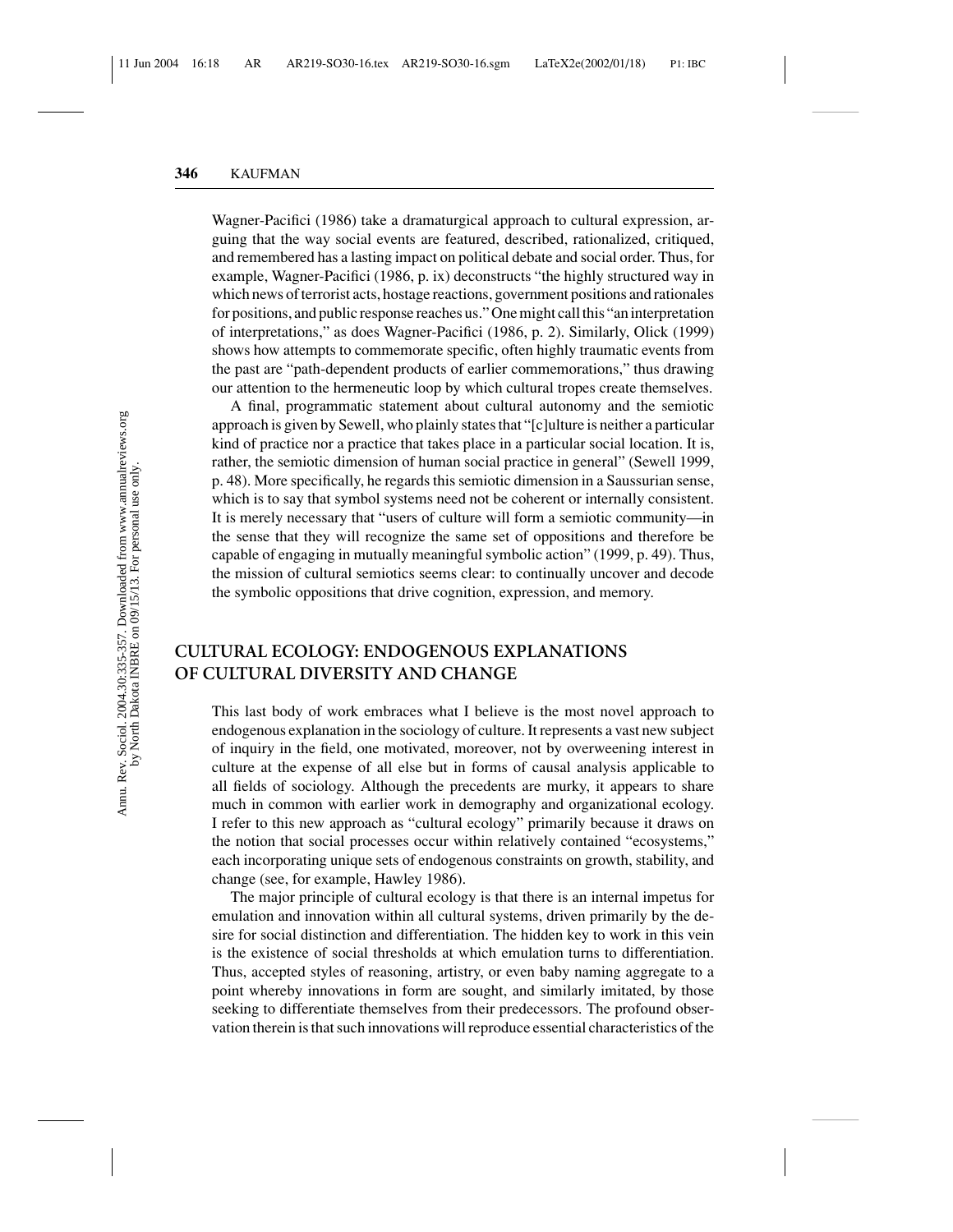then-predominant form, thus producing a kind of iterative cultural dichotomy not unlike that described by culturalists in the semiotic tradition (see above).

The first and most self-consciously "endogenous" work in the ecological tradition is written, not surprisingly, by a scholar known for his meticulous and often counter-intuitive observations of the vagaries of causal analysis in the social sciences—Stanley Lieberson (see, e.g., Lieberson 1985, Lieberson & Lynn 2002). In the introductory chapter to *A Matter of Taste: How Names, Fashions, and Culture Change* (2000), Lieberson makes clear his aim: to explore the role of internal mechanisms in cultural change. Unlike standard historical accounts of cultural change, Lieberson's is less interested in the content than the form of fashion. To wit, his account of changing American fashions in baby names begins with a clear effort to situate the phenomenon in time and space—such changes only began in the late nineteenth century, when changing demographic, cultural, and social factors weakened the power of tradition over baby-naming practices. He also adeptly points out (2000, p. 66) that naming trends have, over the past 100 years, tended to change more quickly for newborn girls than for boys, presumably because boys' names "play more of a role of marking continuity with the past and less of a decorative function."

Nonetheless, Lieberson's account also refutes many commonly held opinions about the impact of external events on changing fashions in baby names (2000, p. 70). "Although this popular assumption that changes in taste reflect changes in social conditions ... or commercial influences is true, it is less useful than most observers realize. Some of the most important social developments have at best a minimal impact on tastes. Likewise, the influence of advertisers can be exaggerated ... . Social events are often no help in understanding tastes in terms of either their form or the direction of the change." He concludes this survey of exogenous explanations with the following comment (2000, p. 91): "The internal taste mechanisms are the building blocks underlying virtually all changes in taste, and we shall devote the next two chapters to understanding them."

Lieberson's primary observations about changing taste focus on what ecologists might call the "carrying capacity" of socio-cultural environments. Thus, in explaining an endogenous causal process that he refers to as "the incremental replacement mechanism," Lieberson (2000, p. 115) posits the following thought experiment:

Suppose a blue blazer is popular among men. At some point, the market for blue blazers will be saturated and at least some men will be attracted to something different—but not too different. Manufacturers and retailers will play with variations rather than revolutions. Perhaps consumers will respond to a different color or fabric, or changes in the buttons or a switch from a single-breasted style to a double-breasted style... . [N]ew tastes build on existing tastes, and the elements are gradually replaced.

Key to understanding (or believing) this notion is the assertion that some consumers desire novelty, though nothing so novel as to be unrecognizable vis à vis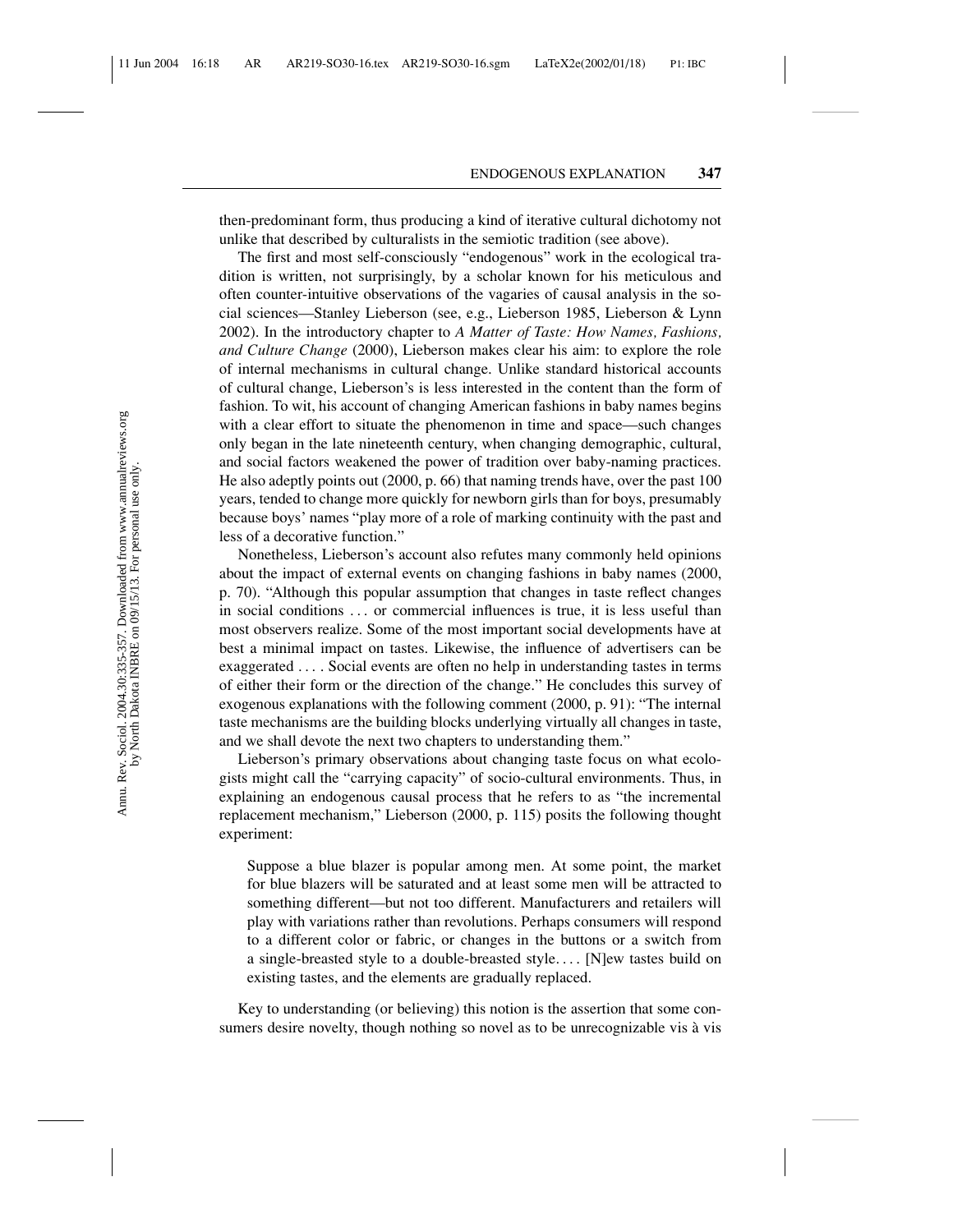current trends. Implicit is the assumption that (*a*) such incrementalism is indeed the norm, and (*b*) there is a discrete and empirically verifiable frame of reference within which such norms of taste can be observed and manipulated.

This represents, albeit in embryonic form, a mode of social explanation not unlike that developed in the life sciences to explain, or at least account for, the evolution of species. (See Lieberson  $&$  Lynn 2002 on the general usefulness of evolutionary theory for sociological theory.) In the biological case, interspecies competition for finite resources, coupled with random mutations within species, produces systemic change over time. In the sociological case, taste preferences elicit diminishing marginal returns at some obvious threshold, thus inducing innovation. In this way, tastes resemble finite resources in ecosystems, such as nutrition and available habitat. A given taste's value thus lies in its relationship to the systemwide distribution of tastes. Consumers change their taste preferences in accordance with the relative distribution of opportunities for distinction. Or, in Lieberson's own words (2000, p. 157),

[T]he appeal of specific names will shift even if the disposition of parents along the continuum from favoring rare to very popular names is constant. ... Suppose, for example, a specific name has an appeal to parents favoring unusual names. Their adoption of that name, however, may now make the name too popular for later parents with the same inclination toward rarity. In contrast, the name could generate a following among new parents who find a mildly popular level just right. And this can progress upward, with a new set of parents, with different dispositions, replacing earlier parents. [Nonetheless], at some point even the appeal of a popular name will decline for parents who are attracted to such names. There is a limit to the level of popularity that even they will accept.

Lieberson concludes his study of naming practices by reaffirming the utility, and emerging popularity, of endogenous explanation in the sociology of culture (2000, p. 257): "The perspective I have developed for analyzing names emphasizing how internal mechanisms can generate change in the absence of external social change—is related to other recent efforts in cultural studies that point in multiple ways to the internal dynamics of culture." A number of those efforts mirror, or at least resonate with, Lieberson's ecological approach to cultural analysis.

An equally elegant and often ethereal account of endogenous processes in the sociology of culture is offered by Abbott (2001) in *Chaos of Disciplines*. As Abbott admits, *Chaos*is really two books in one cover, the first a theoretical account of the institutionalization of ideas (particularly in academic settings), the second a more general account of a particular type of cultural configuration. The former section concerns us here because it touches directly on the issue of culture and its social organization. Abbott's topic is intellectual fields and their tendency to subdivide over time into camps that replicate divisions at higher levels. Thus, sociologists find themselves divided into two camps, one structuralist and the other culturalist,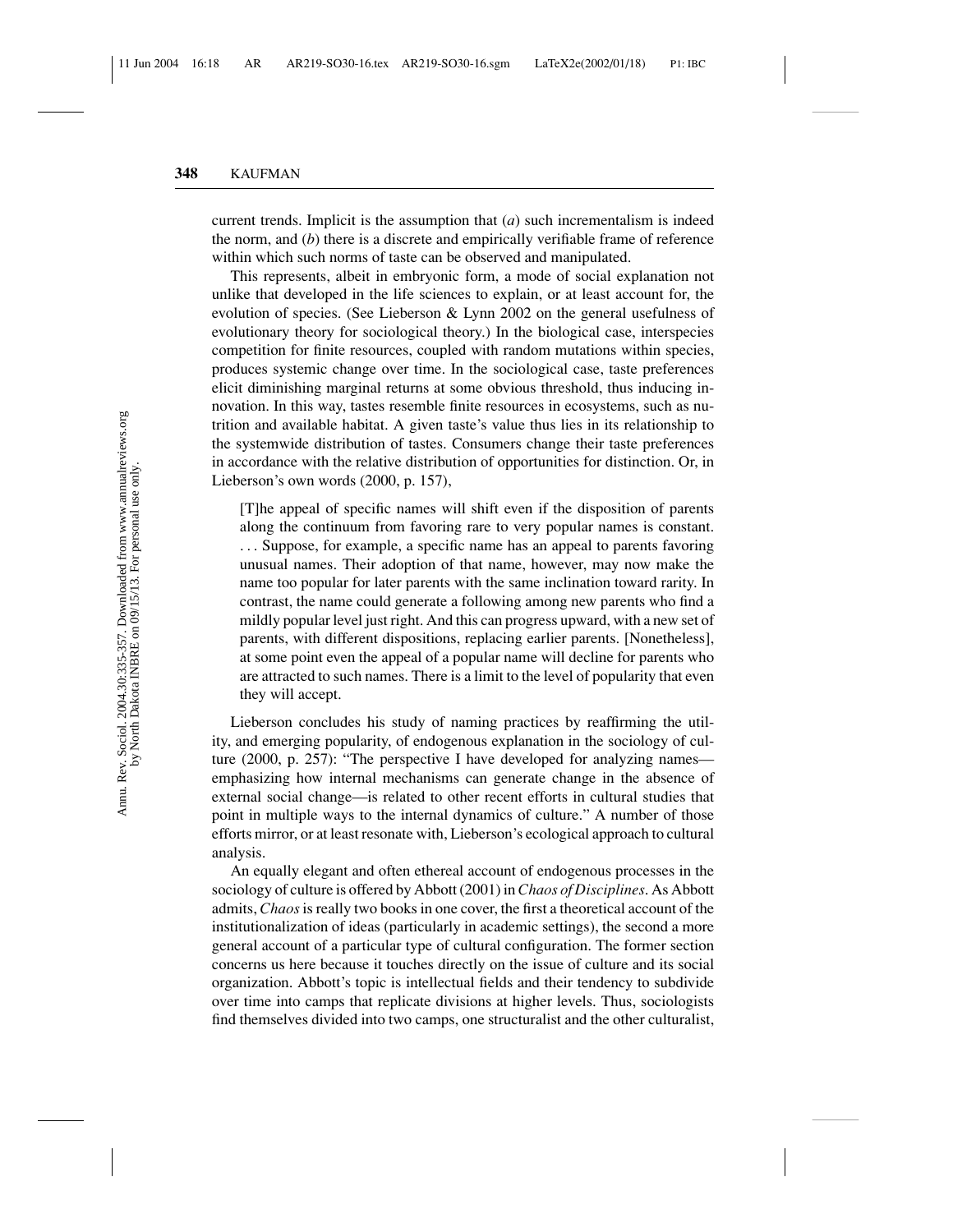each of which subsequently divides into structuralist and culturalist camps, and so on. In his own words (2001, p. 3), "... a subset of a larger unit can contain scaleddown versions of structures and processes in that larger unit ... ." The verity of the observation should be clear to all. The explanation, however, is uniquely cultural, and, to the surprise of some, it is similar to Lieberson's in several important respects.

First, Abbott, like Lieberson, goes to great lengths to distinguish his approach to the sociology of culture from the more traditional variants thereof. Whereas Lieberson's primary target is "reflection theory," or the argument that a society's culture directly and necessarily reflects the social conditions therein, Abbott's foil is Foucauldian theories of knowledge and power. Says Abbott on this account (2001, p. 4), "The mechanism I propose [to explain duplication in intellectual subdivisions] is in the first instance purely cultural; my account is, in that sense, internalist. By contrast, most current views of intellectual succession are externalist; knowledge is somehow wed to power and power propels change."

Second, both scholars' theories build on, but ultimately aim to supplant, the work of French sociologist Pierre Bourdieu (1984, 1988, 1993, 1996), whose concept of cultural fields is, perhaps, the true origin of ecological thinking about cultural stasis and change in sociology. Abbott and Lieberson make the following distinction (excuse the pun): contra Bourdieu, the new cultural ecology aims to make explicit those mechanisms of cultural competition that are *independent* of the interests and groups engaged in such competition. Bourdieu's primary concern was in describing cultural fields as arenas of struggle between groups with disparate access to the material necessities of life. Both Lieberson and Abbott are committed to exploring endogenous mechanisms leading to cultural differentiation rather than to the social structural sources of such competition. Their theories attempt to formally model cultural change, whereas Bourdieu appears more intent on asynchronic analyses of cultural systems and their relation to social power and class reproduction.

Recall Lieberson's argument that cultural fashions change over time as some portion of the population seeks new, or at least modified, versions of predominant tastes. Abbott makes a similar argument about intellectual succession in academic disciplines. When intellectuals describe themselves to lay people, they use very general, often meaningless terms. When they describe themselves to other intellectuals, however, they evoke standard dichotomies that split the field into two parts: those like them and everyone else. Thus, telling someone he or she is a quantitative sociologist says little beyond the fact that you are one of the many people who are not qualitative sociologists. Among a crowd of fellow quantitative sociologists, however, one will evoke a finer, but roughly equivalent distinction—I am a strict causal analyst, for example, as opposed to someone interested in more descriptive methods. Within each of these camps, furthermore, the relevant population will tend to divide itself into more and less qualitative camps. This, argues Abbott, is because one *must* draw such either-or distinctions to describe oneself, and to describe others.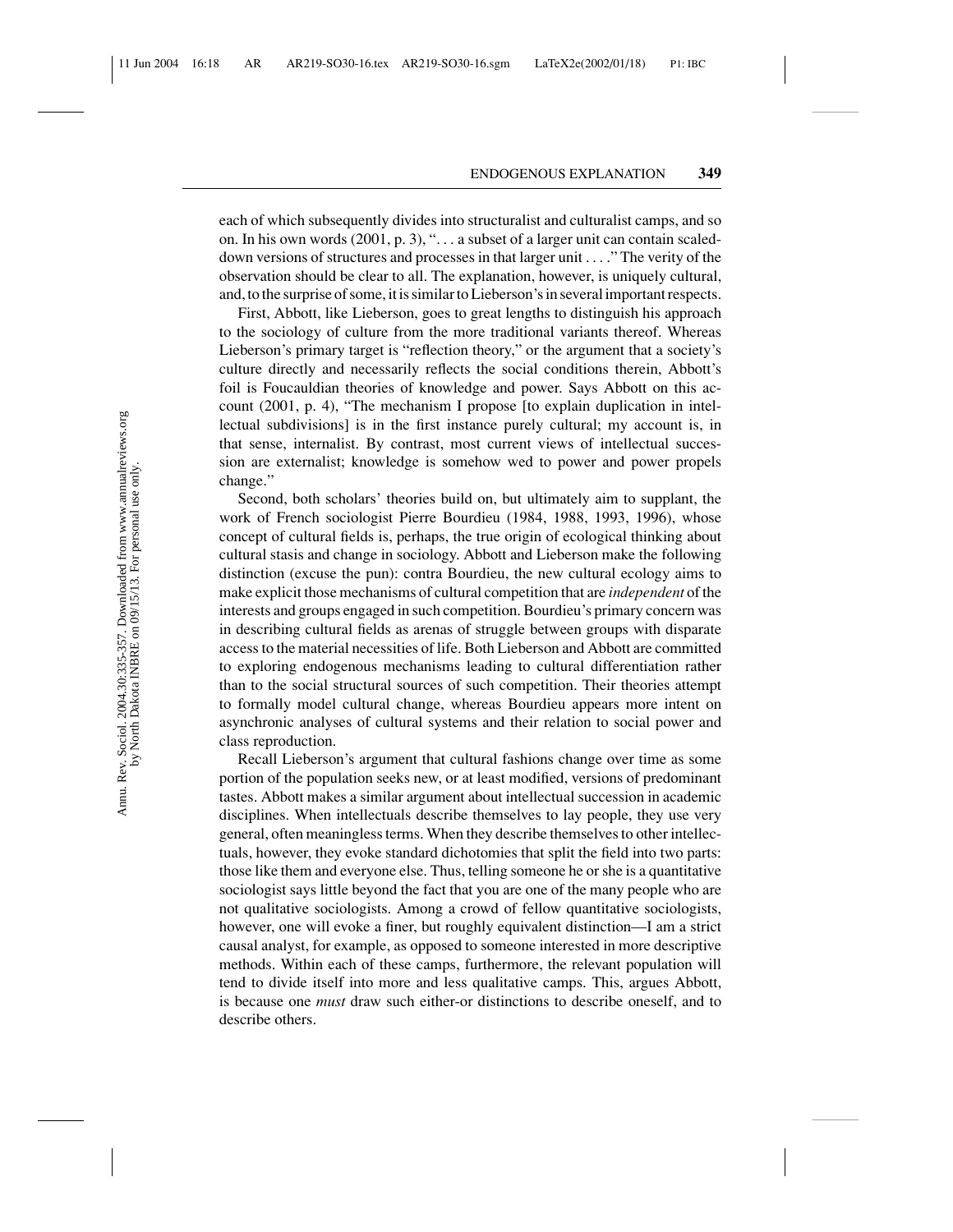A global us-versus-them dichotomy thus serves as a reference point in each subcommunity, where it serves as a further reference point within sub-subcommunities, and so on. "At any given time, then, a fractal distinction profoundly shapes our understanding of our own and others' social science," concludes Abbott (2001, p. 13), "fractal distinction" being one phrase he uses to describe the structure of this particular phenomenon. "On the one hand, it measures our similarities and differences no matter how great or small those may be. On the other it generates endless misunderstanding and provides a disturbingly powerful tool for nonsubstantive argument. All these characteristics arise from the relational character of fractal distinctions, which makes them generate a clear local structure that replicates a hazy larger one."

Where Abbott's theory really gains traction is in explaining how academic disciplines develop and divide over time.

... The triumph of a position in intellectual life usually guarantees that position's downfall by placing it in a new context of fractal comparison ... . This perpetual recontextualization forces each newly triumphant position to recognize that it has omitted central matters of concern or that, like sociological conflict theory, it is itself now representing what it thought it had defeated ... . Another consequence of rediscovery in real time is that there is an extraordinarily complex history of terminologies. For the old ideas return under new names (Abbott 2001, p. 18).

It is not clear (to this author at least) whether Abbott's theory of differentiation might best be considered a subset of Lieberson's, or vice versa. Lieberson concedes the tendency for old tastes to reemerge as new ones (such as the resurgent popularity of New Testament names like Faith, Hope, and Felicity), although he does not insist on it to the same extent as Abbott. However, both agree that the indexicality of naming practices is an important motor of cultural change, as is the more instrumental goal of personal distinction. The outcomes in question are different—clearly less is at stake, and more at hand, in choosing baby names than in forging high-status art forms or professional preoccupations—but the mechanisms are comparable. The endogenous process of qualitative distinction creates self-perpetuating cycles of cultural change over time.

Another proponent of this perspective, though in a slightly different tenor, is Randall Collins, whose *Sociology of Philosophies*(1998) tours nearly three millennia of intellectual development with an "internalist" eye. Although Collins may not see himself as a cultural ecologist, his "global theory of intellectual change" is quite specific in this regard. Collins portrays intellectual communities as intergenerational vacancy chains along which individuals are arrayed according to their transgenerational influence (i.e., the degree to which their reputation lives on in the work of subsequent generations of intellectuals). "The structure of the intellectual world allows only a limited number of positions to receive much attention at any one time. There are only a small number of slots to be filled, and once they are filled up, there are overwhelming pressures against anyone else pressing through to the top ranks"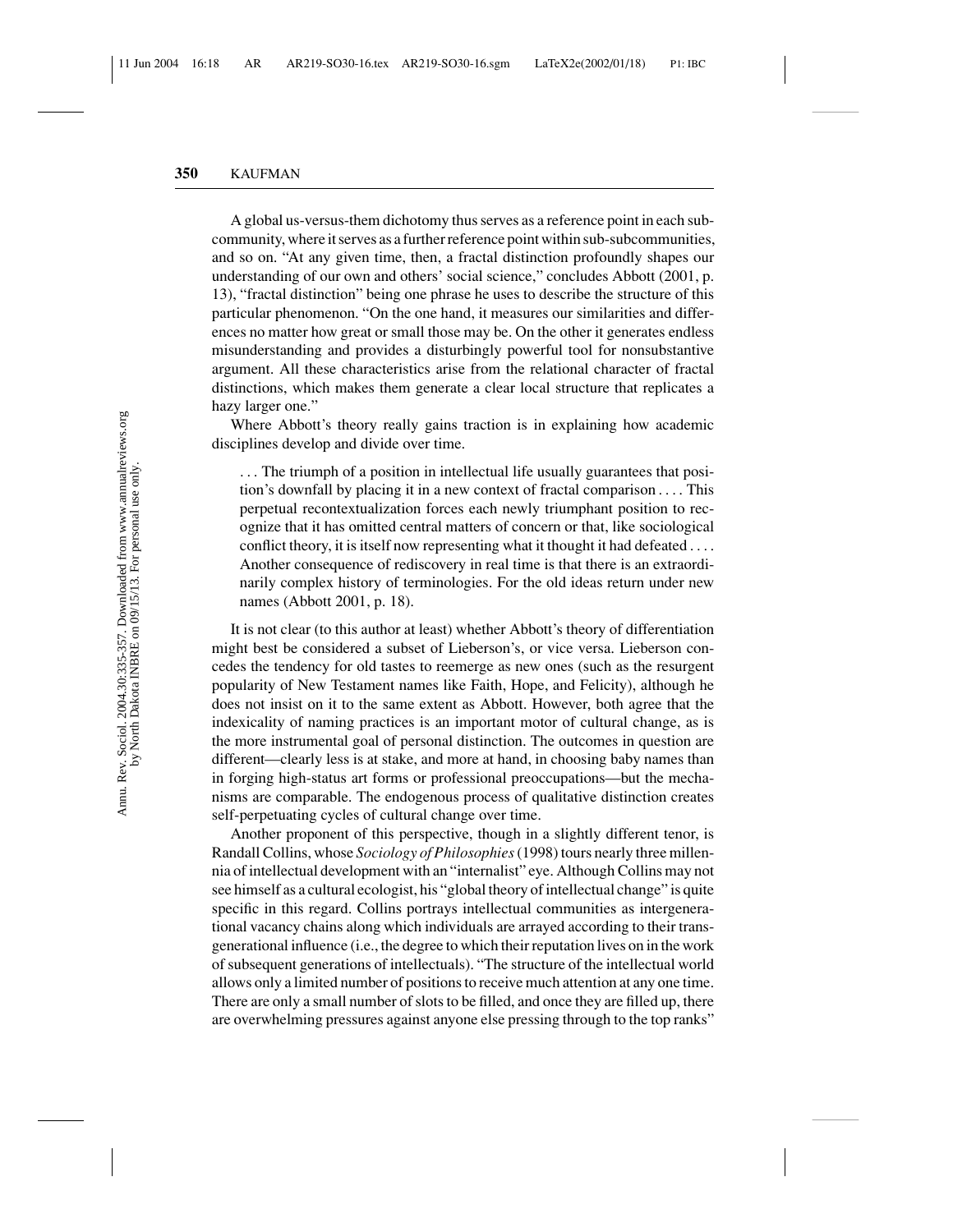(Collins 1998, p. 75). One way to maximize one's opportunities, Collins argues, is to pit one's work against that of the prevailing paradigm. "... Intellectuals seem to be drawn to their opponents,"Collins posits (1998, p. 73). "They seek them out, like magnets tugging at each other's opposite poles. The intellectual world at its most intense has the structure of contending groups, meshing together into a conflictual supercommunity."

This approach seems roughly comparable to Abbott's. Both stress the role of limited opportunities in promoting innovation. Outcomes are more patterned, and thus more easily explained, in Abbott's analysis of disciplinary growth, but the two share at least a similar view of the ecological dynamics of endogenous cultural change.

Similar themes appear in a variety of other works in the field. Mark (1998) presents a wholly theoretical account of social differentiation based on the observation that interpersonal communication creates informational disjunctures within social structures that, over time, cumulate into disparate social networks. Because information-sharing appears to be the key mechanism here, one might similarly label it an endogenous theory of cultural change wedded to an exogenous theory of social structural transformation.

In a completely different vein, several sociologists of media have observed a tendency for emulation and repetition in television programming (Bielby & Bielby 1994, Gitlin 1983). Faced with massive opportunity costs and a perpetual fear of failure, network executives look to promote new shows that incorporate proven stars, themes, and most importantly production teams with a known record of success. This observation mirrors, in part, Collins' (1998) observation about the role of network ties in intellectuals' careers. Most prominent intellectuals have a disproportionately large number of social ties to other prominent intellectuals, Collins observes. Such ties help rising intellectuals by creating career opportunities, fomenting intellectual challenges, and bolstering their confidence and emotional energy.

Thus, we find in the new literature on cultural ecology a sort of unwitting convergence around several key themes: (*a*) Opportunities for favorable placement within cultural systems are limited by the time and attention span of audiences; (*b*) limited opportunities promote bi-modal social clustering, whereby contrasting camps of allies foster cultural tropes in opposition to one another; (*c*) social location (i.e., status or prestige) in these camps is influenced by network ties to other prominent figures in the network; (*d*) the process of camp differentiation tends to be iterative, generating long-term trends in which similar dichotomies emerge within camps, and further generating "self-similar social structures," or fractal differentiation over time. Again, Pierre Bourdieu is probably the first sociologist to articulate these ideas in any comprehensive way, although his explicit interest in the social structural dynamics underlying cultural fields has predisposed the new generation of cultural ecologists to sidestep his work. The new ecological models are focused more directly on identifying endogenous mechanisms of cultural change, as opposed to the social structural interests to which they give voice.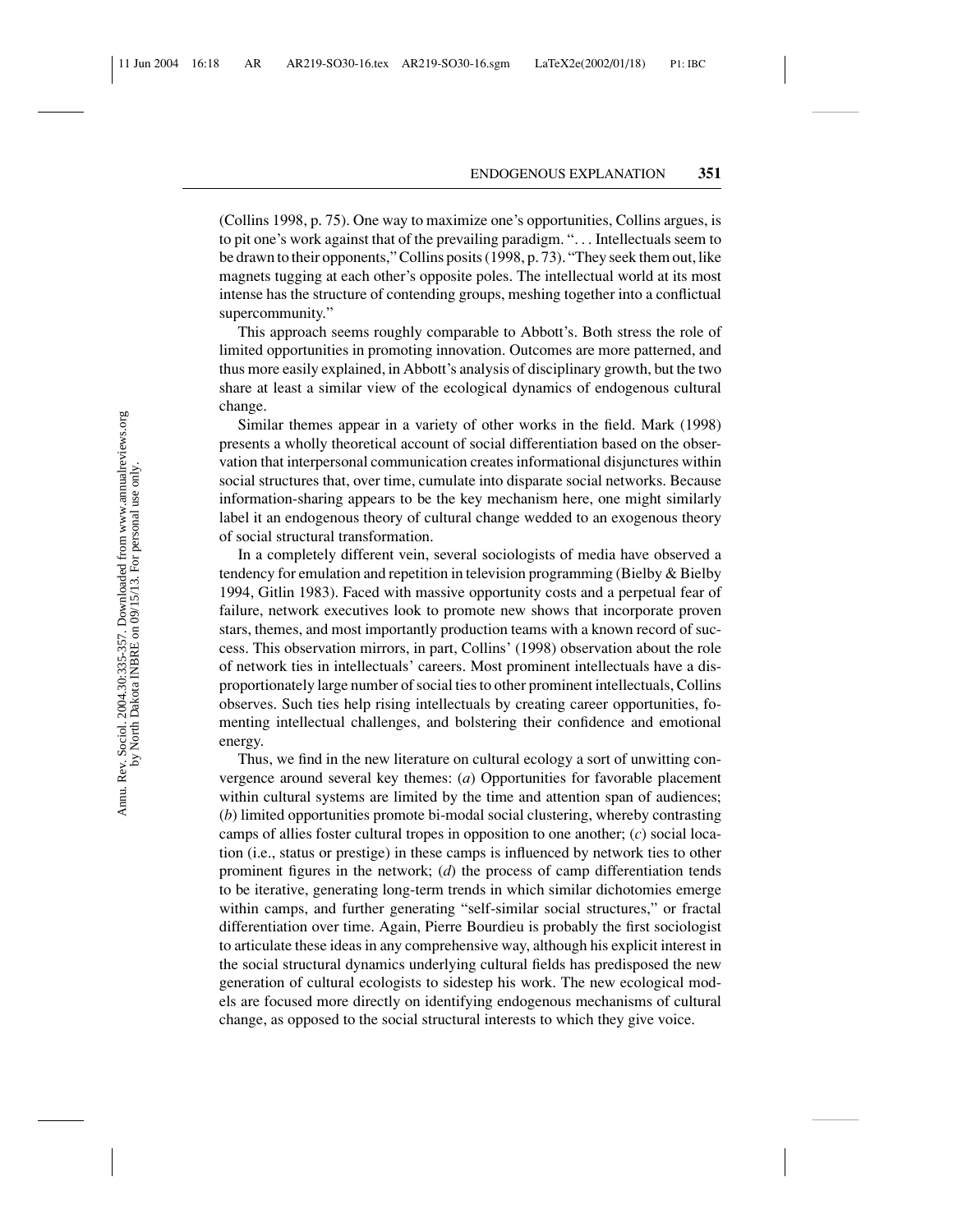Future studies will need to examine such ecological dynamics across a wide variety of cultural milieu in order to define the scope conditions for such processes. Hilgartner & Bosk (1988) propose an ecological framework for understanding the rise and fall of public concern with social problems. One of the chief obstacles to such a model, they profess, is the difficulty of defining, let alone operationalizing, the "carrying capacity" of public arenas of discourse about such matters. Indeed, defining the carrying capacity of various cultural domains is one question that will obviously prove difficult, though necessary, if the ecological perspective is to thrive. Furthermore, cultural ecologists will eventually have to face up to the post-hermeneutic question of how exactly cultural producers come to recognize the volume, density, and competitiveness of rival cultural products and niches. This is an especially pressing question in the face of the increasing impact of cultural diffusion and aesthetic melange on modern global society. Has it become harder to ´ distinguish trends, let alone differentiate oneself from the crowd, in such a world? Finally, cultural ecologists will need to pay further attention to explaining, or at least accounting for, variance in cultural fields with respect to their institutionalized tolerance for (and tendency to promote or discourage) cultural innovation and change. In contrast to academia or baby naming, for example, the contemporary *haute couture* and architecture industries endorse radical experimentation to such an extent that familiarity is taboo and pastiche *de rigueur*. How and why this affects the mechanics of endogenous cultural change should prove fruitful and interesting. All three issues might well turn the attention of cultural ecologists back to the social structural sources of human ecology, thus completing another cycle in the swing from exogenous to endogenous explanation in sociology.

#### **CONCLUSION**

Despite the difficulty of assessing and summarizing what may or may not be a new trend in the sociology of culture, the works discussed here do appear to share a number of important characteristics. For one, they all dispense with conventional efforts to provide social structural explanations of cultural outcomes. From an ecological standpoint, this is not at all surprising. After several decades of rapid progress in the production of culture mode, sociologists of culture have begun looking for new intellectual alternatives. Not surprisingly (if you are a believer in ecological explanations of cultural change), the new alternative is theoretically similar to the conventional art history that prompted the formation of the production of culture perspective in the first place. It might be that cultural humanism and the sociology of culture have, and will continue to have, alternate interpretative fashions. Nevertheless, even if there never really is anything new under the sun, as Abbott (2001) would have it, we can at least hope to make gradual improvements in what we already think we know. This is clearly the case with our understanding of endogenous processes of cultural change. Whereas humanists like Gombrich (1960) and Meyer (1956) promoted a mode of explanation akin to great men having great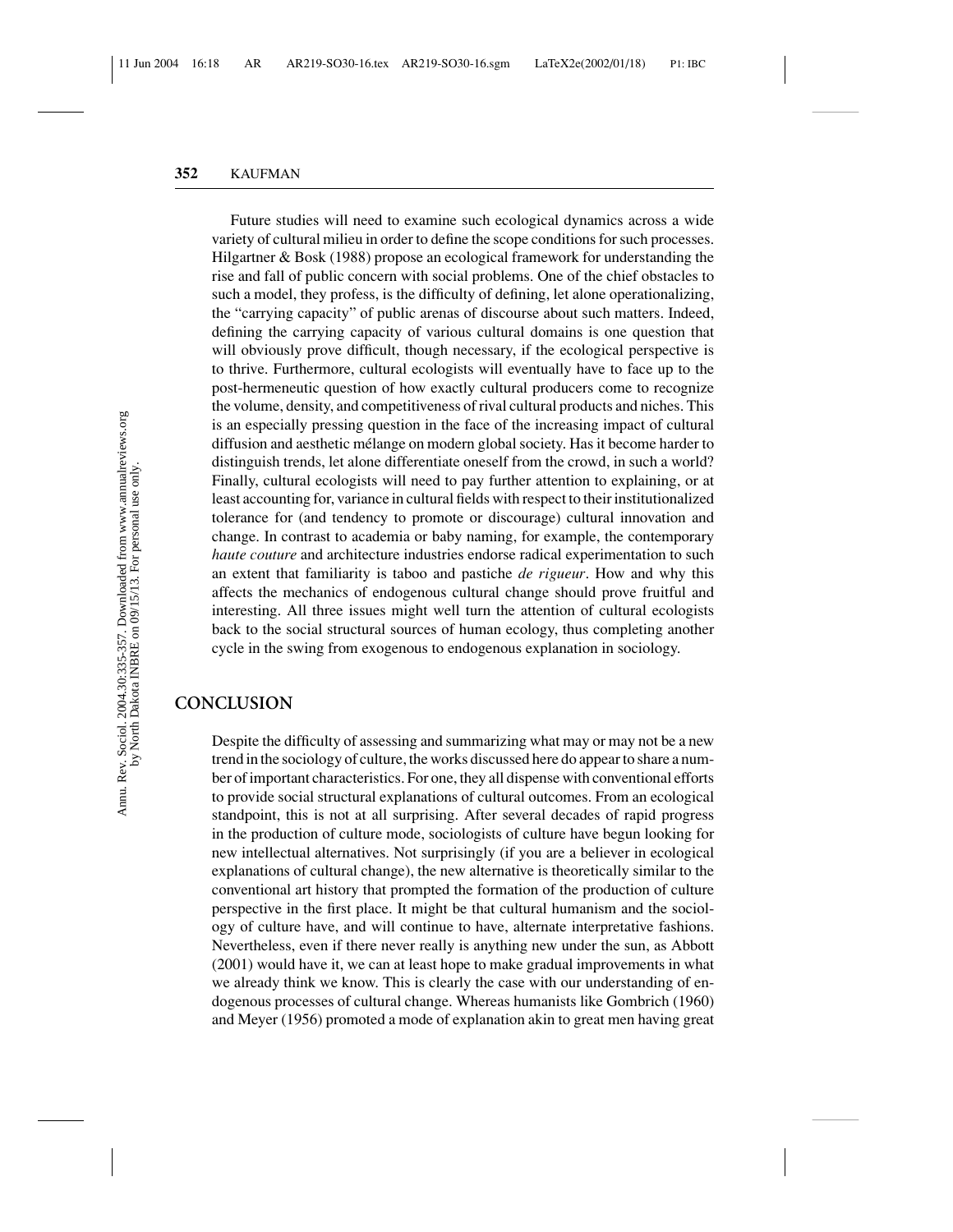conversations about art, contemporary sociologists like Abbott (2001), Bourdieu (1984, 1996), Collins (1998), and Lieberson (2000) have offered detailed, generalizable models of both the causes and effects of niche competition in cultural fields.

A second, perhaps more unique, feature of these three emerging schools of endogenous explanation in the sociology of culture is their stance on the Weberian question of meaning, or *verstehen*. Many, though not all, of the scholars whose work is discussed here show tacit disregard for the content of culture, which is to say that the works reviewed here tend to show more interest in the structure of culture than the content thereof. Swidler's *Talk of Love*, for example, regards cultural content as something after the fact—familiar tropes that individuals use to justify their behavior. This trend is also apparent in the semiotic school, where discovery of the symbolic structure of cultural dichotomies generally takes precedence over the content of those dichotomies as such. Similarly, cultural ecologists emphasize the continuity of cultural forms at the expense of the actual content thereof. This is not meant as a criticism but only an observation of fact. The new sociologists of culture are intent on structural analyses of culture. They aim not to unearth the meaning implicit in cultural objects but the symbolic systems that undergird them. This may be a product of the new prestige culture has found within the discipline, thus prompting sociologists of culture to attempt to develop endogenous models comparable to those prominent in structural sociology. Or it may be an unwitting imitation of the postmodern turn of the late 1980s and early 1990s. Regardless, it seems inevitable that the limitations of this perspective will be felt sooner or later, and a voice from the wilderness will beckon us back to the study of meaning and the social structural sources thereof. Even so, our enhanced understanding of the endogenous processes whereby meaning is made, communicated, and transformed will no doubt prove useful.

Finally, sociologists of culture have a newfound sensitivity to the role of competition as an endogenous catalyst for cultural change. This, again, might simply stem from an effort to emulate more completely the dominant modes of structuralist sociology, but I suspect it is more rightly an effort to move the sociology of culture in new directions, past reflection theory, structural functionalism, and the production of culture perspectives. In some respects, this emphasis on distinction and competition harks back to Weber's discussion of status groups and Durkheim's analyses of social systems of classification. In each of the three perspectives discussed above, there is a deep sense of tension among competing ideas, rationales, and expressive modes. Cultural objects, artistic and intellectual styles, even the everyday search for meaning, have all thus been freed of their traditional status as dependent variables, things to be explained by a-cultural causes. Nor is culture-as-independent-variable seen any longer as a unified whole, imputing to social action prescribed meanings, goals, and values. Culture itself is now being treated as a unique social object worthy of in-depth analysis. In a sense, then, we are witnessing the addition of a new tool in our repertoire of sociological concepts and causes. This alone makes these three new schools of cultural analysis well worth further examination.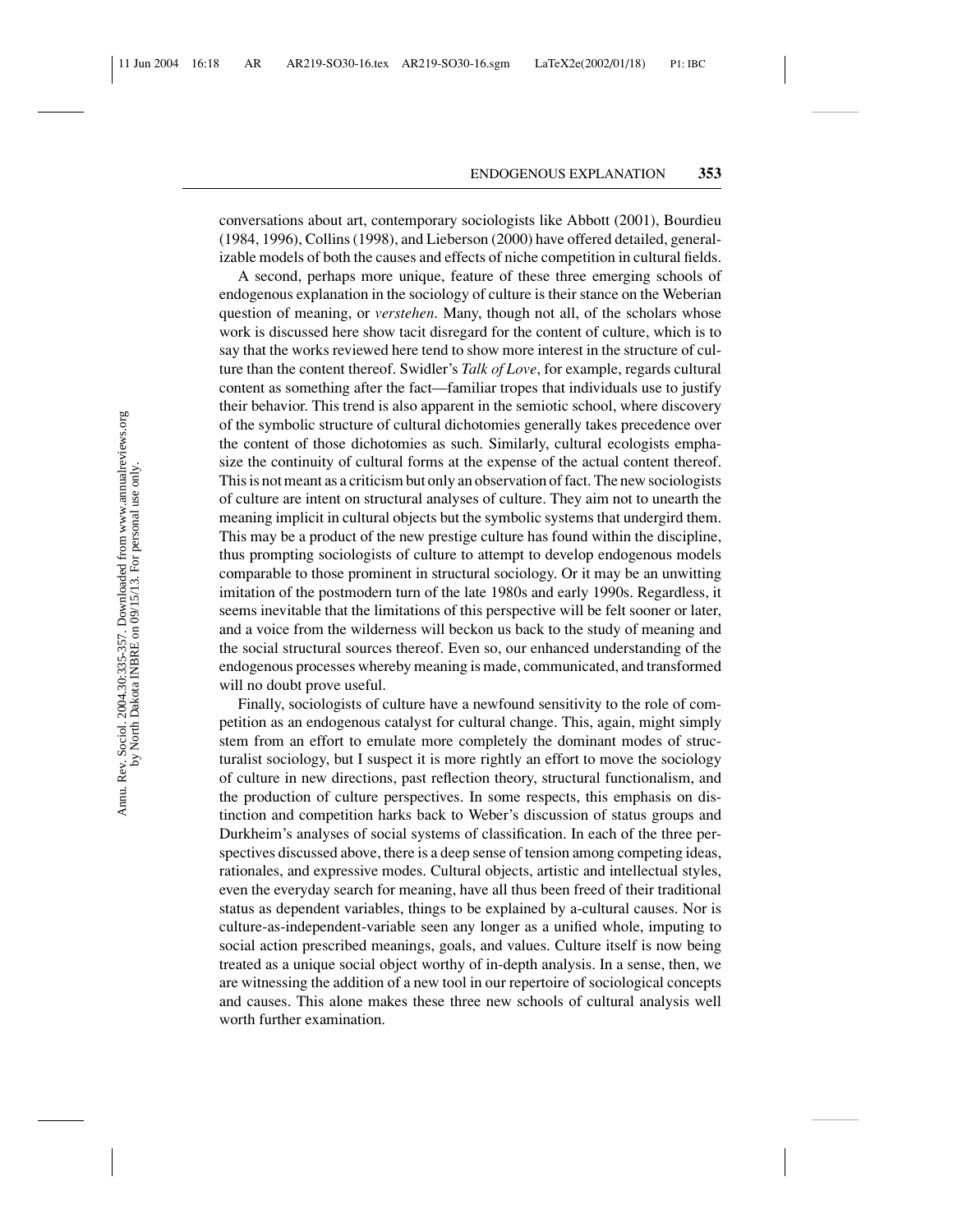#### **ACKNOWLEDGMENTS**

Andy Abbott, Al Bergesen, Courtney Bender, Larry Bobo, Paul DiMaggio, Julian Go, Mich`ele Lamont, Peter Marsden, Pete Peterson, Joel Podolny, Stan Lieberson, and Ann Swidler all provided much-needed suggestions and advice on key elements of this piece. Mary Quigley, Lauren Dye, and Katsch Belash provided essential clerical help. I also thank Harvard University, and the Harvard Sociology department in particular, for giving me the time, space, and intellectual support for this venture into new intellectual territory. Finally, it is incumbent on me to apologize in advance to anyone whose work I have missed, mischaracterized, or otherwise bungled.

**The** *Annual Review of Sociology* **is online at http://soc.annualreviews.org**

#### **LITERATURE CITED**

- Abbott A. 2001.*Chaos of Disciplines.*Chicago, IL: Univ. Chicago Press
- Alexander JC. 2002. On the social construction of moral universals: the Holocaust from war crime to trauma drama. *Eur. J. Sociol. Theory* 5(1):5–85
- Alexander JC, Smith P. 1993. The discourse of American Civil society: a new proposal for cultural studies. *Theory Soc.* 22(2):151–207
- Archer M. 1988. *Culture and Agency: The Place of Culture in Social Theory.* Cambridge, UK: Cambridge Univ. Press
- Battani M, Hall JR. 2000. Richard Peterson and cultural theory: from genetic, to integrated, and synthetic approaches. *Poetics* 28(2–3):137–56
- Becker HS. 1982. *Art Worlds*. Berkeley: Univ. Calif. Press
- Bergesen A. 2000. A linguistic model of art history. *Poetics* 28(1):73–90
- Bergesen A. 2004. Culture and cognition. In *The Blackwell Companion to the Sociology of Culture,* ed. M Jacobs, N Hanrahan. New York: Basil Blackwell. In press
- Bielby WT, Bielby DD. 1994. All hits are flukes: institutionalized decision making and the rhetoric of network prime-time program development. *Am. J. Sociol.* 99(5):1287–313
- Biernacki R. 1999. Method and metaphor after the new cultural history. See Bonnell & Hunt 1999, pp. 62–92
- Boli J, Thomas G, eds. 1999. *Constructing World Culture: International Nongovernmental Organizations Since 1875.* Stanford, CA: Stanford Univ. Press
- Bonnell VE, Hunt L, eds. 1999. *Beyond the Cultural Turn: New Directions in the Study of Society and Culture.* Berkeley: Univ. Calif. Press
- Bourdieu P. 1984. *Distinction: A Social Critique of the Judgment of Taste*. Transl. R Nice. Cambridge, MA: Harvard Univ. Press
- Bourdieu P. 1988. *Homo Academicus*. Transl. P Collier. Stanford, CA: Stanford Univ. Press
- Bourdieu P. 1993. *The Field of Cultural Production: Essays on Art and Literature*, ed. R Johnson. New York: Columbia Univ. Press
- Bourdieu P. 1996. *The Rules of Art: Genesis and Structure of the Literary Field*. Transl. S Emanuel. Cambridge, UK: Polity Press
- Cerulo KA. 1995. *Identity Designs: The Sights and Sounds of a Nation.* New Brunswick, NJ: Rutgers Univ. Press
- Cerulo KA. 2000. The rest of the story: sociocultural patterns of story elaboration. *Poetics* 28(1):21–45
- Chodorow NJ. 1999. *The Power of Feelings: Personal Meaning in Psychoanalysis, Gender, and Culture.* New Haven, CT: Yale Univ. Press
- Collins R. 1998. *The Sociology of Philosophies: A Global Theory of Intellectual Change.*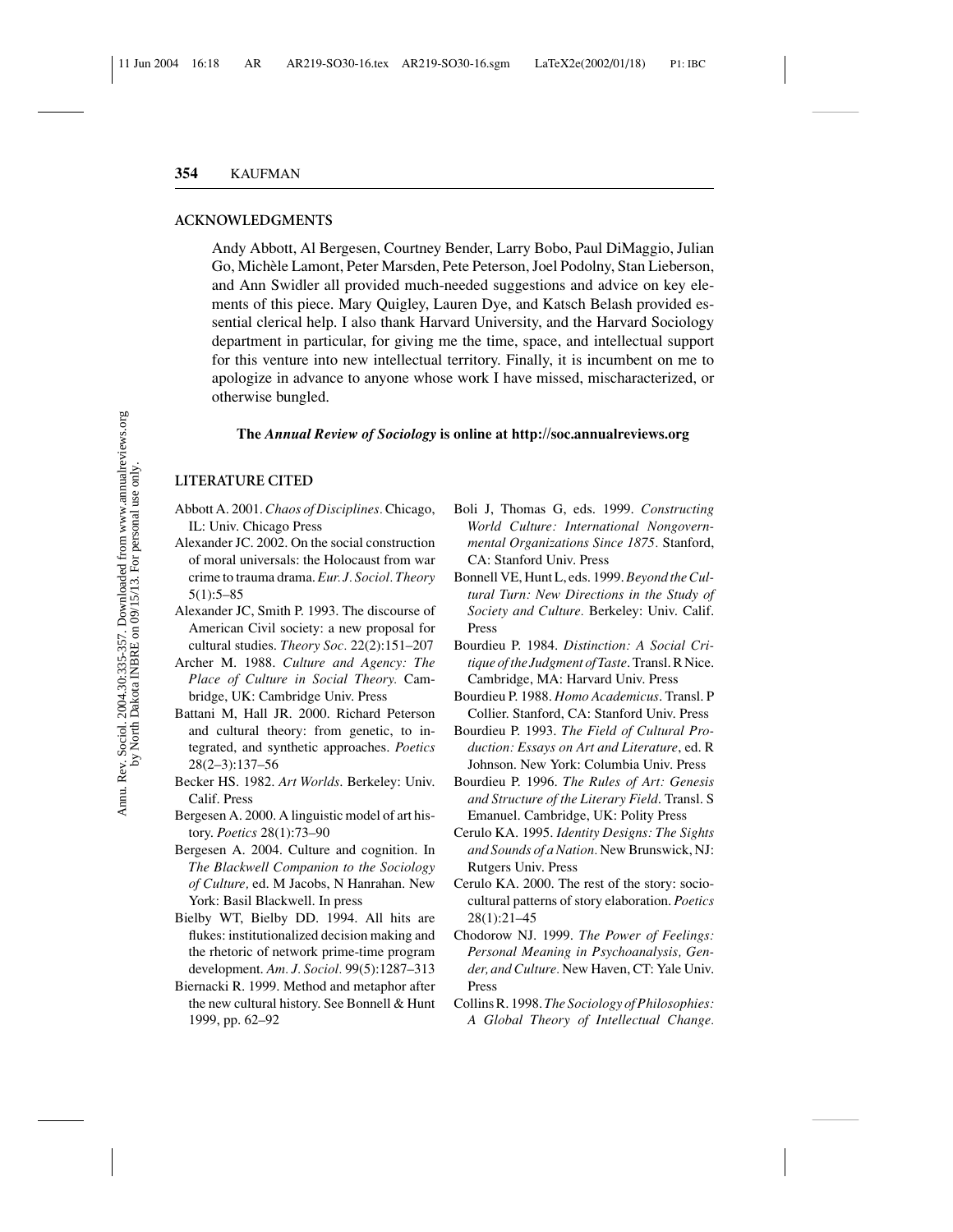Cambridge, MA: Belknap of Harvard Univ. Press

- Darnton R. 1984. *The Great Cat Massacre and Other Episodes in French Cultural History*. New York: Vintage
- Denzin NK. 1990. Reading cultural texts: comment on Griswold. *Am. J. Sociol.* 95(6):1577–80
- Denzin NK. 1999. From American sociology to cultural studies. *Eur. J. Cult. Stud.* 2(1):117– 36
- DiMaggio P. 1982. Cultural entrepreneurship in nineteenth century Boston: the creation of an organizational base for high culture in America. *Media Cult. Soc.* 4:33–50, 303–22
- DiMaggio P. 1987. Classification in art. *Am. Sociol. Rev.* 52(4):440–55
- DiMaggio P. 2000. The production of scientific change: Richard Peterson and the institutional turn in cultural sociology. *Poetics* 28(2–3):107–36
- Eliasoph N. 1998. *Avoiding Politics: How Americans Produce Apathy in Everyday Life.* New York: Cambridge Univ. Press
- Frank DJ, Hironaka A, Schofer E. 2000. The nation-state and the natural environment over the twentieth century. *Am. Sociol. Rev.* 65(1):96–116
- Frank DJ, Meyer JW. 2002. The profusion of individual roles and identities in the postwar period. *Sociol. Theory* 20(1):86–105
- Frank DJ, Meyer JW, Miyahara D. 1995. The individualist polity and the prevalence of professionalized psychology: a cross-national study. *Am. Sociol. Rev.* 60(3):360–77
- Gans HJ. 1974. *Popular Culture and High Culture: An Analysis and Evaluation of Taste.* New York: Basic Books
- Gitlin T. 1983. *Inside Prime Time.* New York: Pantheon
- Gombrich EH. 1960. *Art and Illusion: A Study in the Psychology of Pictorial Representation.* New York: Pantheon
- Gottdiener M. 1985. Hegemony and mass culture: a semiotic approach. *Am. J. Sociol.* 90(5):979–1001
- Griswold W. 1981. American character and the American novel: an expansion of reflection

theory in the sociology of culture. *Am. J. Sociol.* 86(4):741–65

- Griswold W. 1987a. A methodological framework for the sociology of culture. *Sociol. Methodol.* 14:1–35
- Griswold W. 1987b. The fabrication of meaning: literary interpretation in the United States, Great Britain, and the West Indies. *Am. J. Sociol.* 92(5):1077–17
- Griswold W. 1990. Provisional, provincial positivism: reply to Denzin. *Am. J. Sociol.* 95(6):1580–83
- Griswold W. 2001. The ideas of the reading class. *Contemp. Soc.* 30(1):4–6
- Hawley A. 1986. *Human Ecology: A Theoretical Essay.* Chicago, IL: Univ. Chicago Press
- Hilgartner S, Bosk CL. 1988. The rise and fall of social problems: a public arenas model. *Am. J. Sociol.* 94(1):53–78
- Hirsch PM. 1972. Processing fads and fashions: an organization-set analysis of cultural industry systems. *Am. J. Sociol.* 77(4):639–59
- Hirsch PM, Fiss P. 2000. Doing sociology and culture: Richard Peterson's quest and contribution. *Poetics* 28(2–3):97–105
- Hughes M. 2000. Country music as impression management: a meditation on fabricating authenticity. *Poetics* 28(2–3):185–205
- Jauss HR. 1982. *Toward An Aesthetic of Reception*. Transl. T Bahti. Minneapolis: Univ. Minn. Press
- Joas H. 1996. *The Creativity of Action*. Transl. J Gaines, P Keast. Chicago, IL: Univ. Chicago Press
- Lamont M. 1987. How to become a dominant french philosopher: the case of Jacques Derrida. *Am. J. Sociol.* 93(3):584–622
- Lamont M. 1992. *Money, Morals, and Manners: The Culture of the French and American Upper-Middle Class*. Chicago, IL: Univ. Chicago Press
- Lamont M, ed. 1999. *The Cultural Territories of Race: Black and White Boundaries.*Chicago, IL: Univ. Chicago Press
- Lamont M. 2000. *The Dignity of Working Men: Morality and the Boundaries of Race, Class, and Immigration.* Cambridge, MA: Harvard Univ. Press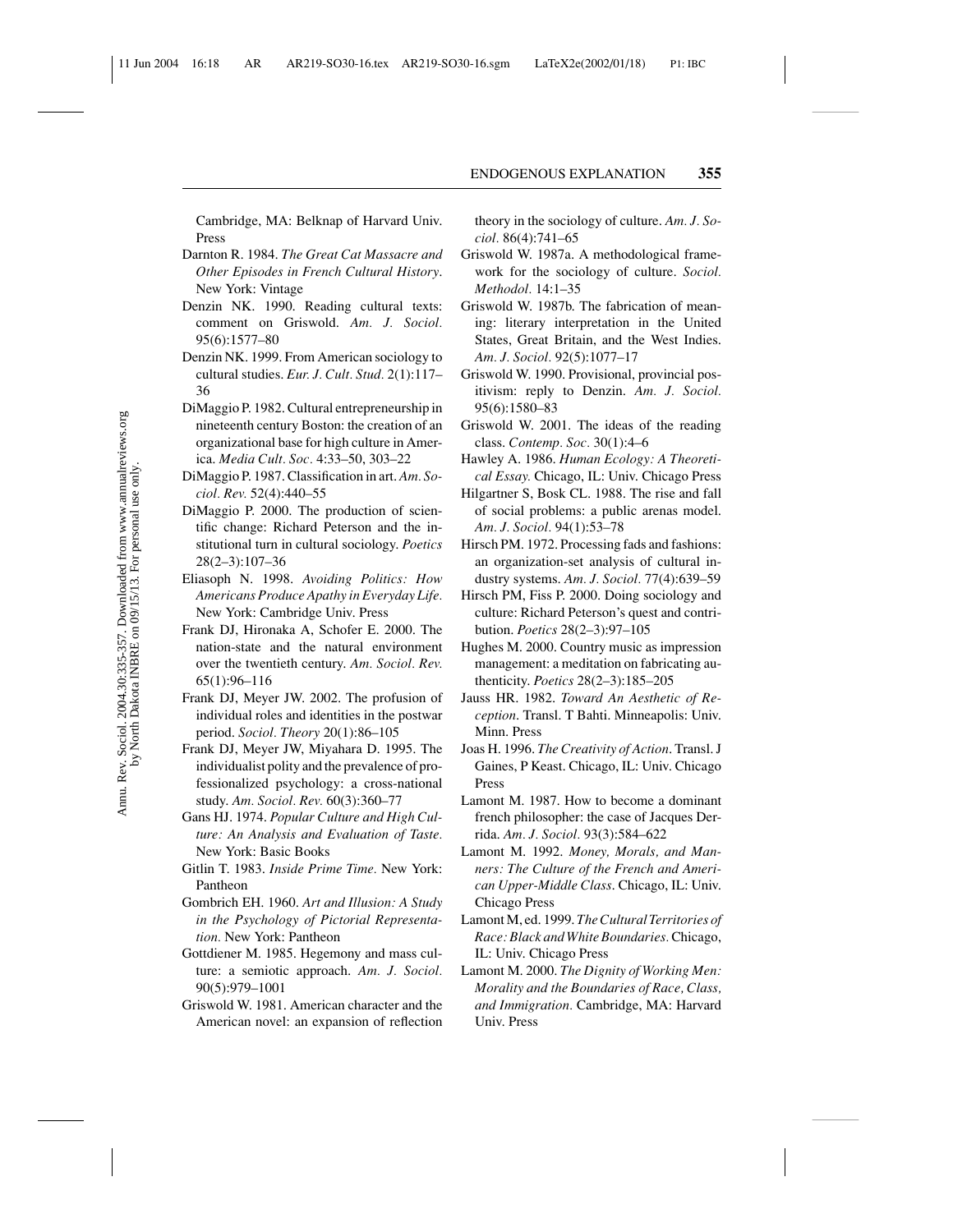- Lamont M, Fournier M, eds. 1992. *Cultivating Differences: Symbolic Boundaries and the Making of Inequality*. Chicago, IL: Univ. Chicago Press
- Lamont M, Thévenot L. 2000. Rethinking Com*parative Cultural Sociology: Repertoires of Evaluation in France and the United States.* Cambridge, UK: Cambridge Univ. Press
- Lee O. 1999. Social theory across disciplinary boundaries: cultural studies and sociology. *Sociol. Forum* 14(4):547–81
- Lembo R. 2000. *Thinking Through Television.* New York: Cambridge Univ. Press
- Lieberson S. 1985. *Making It Count: The Improvement of Social Research and Theory.* Berkeley: Univ. Calif. Press
- Lieberson S. 2000. *A Matter of Taste: How Names, Fashions, and Culture Change.* New Haven, CT: Yale Univ. Press
- Lieberson S, Lynn FB. 2002. Barking up the wrong branch: scientific alternatives to the current model of sociological science. *Annu. Rev. Sociol.* 28:1–19
- Mark N. 1998. Beyond individual differences: social differentiation from first principles. *Am. Sociol. Rev.* 63(3):309–30
- Martin JL. 2000. The relation of aggregate statistics on beliefs to culture and cognition. *Poetics* 28(1):5–20
- Meyer JW. 1999. The changing cultural content of the nation-state: a world society perspective. In *State/Culture: State-Formation after the Cultural Turn,* ed. G Steinmetz, pp. 147– 81. Ithaca, NY: Cornell Univ. Press
- Meyer JW, Ramirez F, Soysal Y. 1992. World expansion of mass education, 1870–1980. *Sociol. Educ.* 65(2):128–49
- Meyer LB. 1956. *Emotion and Meaning in Music.* Chicago, IL: Univ. Chicago Press
- Olick JK. 1999. Genre memories and memory genres: a dialogical analysis of May 8, 1945 commemorations in the Federal Republic of Germany. *Am. Sociol. Rev.* 64(3):381–402
- Olick JK, Levy D. 1997. Collective memory and cultural constraint: Holocaust myth and rationality in German politics. *Am. Sociol. Rev.* 62(6):921–36
- Olick JK, Robbins J. 1998. Social memory stud-

ies: from 'collective memory' to the historical sociology of mnemonic practices. *Annu. Rev. Sociol.* 24:105–40

- Peterson RA, ed. 1976. *The Production of Culture.* Beverly Hills, CA: Sage
- Peterson RA. 1979. Revitalizing the culture concept. *Annu. Rev. Sociol.* 5:137–66
- Peterson RA. 2000. Two ways culture is produced. *Poetics* 28(2–3):225–33
- Peterson RA, Anand N. 2004. Production of culture perspective. *Annu. Rev. Sociol.* 30: 311–34
- Radway JA. 1984. *Reading The Romance: Women, Patriarch, and Popular Literature.* Chapel Hill: Univ. NC Press
- Rambo EH, Chan E. 1990. Text, structure, and action in cultural sociology: a commentary on "positive objectivity" in Wuthnow and Archer. *Theory Soc.* 19(5):635–48
- Rambo EH. 1999. Symbolic interests and meaningful purposes: conceiving rational choice as cultural theory. *Ration. Soc.* 11(3):317–42
- Ramirez F, Ventresca M. 1992. Building the institutions of mass schooling. In *The Political Construction of Education,* ed. B Fuller, R Rubinson, pp. 47–59. New York: Praeger
- Schofer E. 1999. Science associations in the international sphere, 1860–1994: rationalization of science and the scientization of society. In *Constructing World Culture: International Nongovernmental Organizations Since 1875*, ed. J Boli, G Thomas, pp. 249–66. Stanford, CA: Stanford Univ. Press
- Sewell WH Jr. 1992. A theory of structure: duality, agency, and transformation. *Am. J. Sociol.* 98(1):1–29
- Sewell WH Jr. 1999. The concept(s) of culture. See Bonnell & Hunt 1999, pp. 35–61
- Somers M. 1992. Narrativity, narrative identity, and social action: rethinking English working-class formation. *Soc. Sci. Hist.* 16(4):591–630
- Somers M. 1994. The narrative constitution of identity: a relational and network approach. *Theory Soc.* 23(5):605–49
- Somers M. 1995a. Narrating and naturalizing civil society and citizenship theory: the place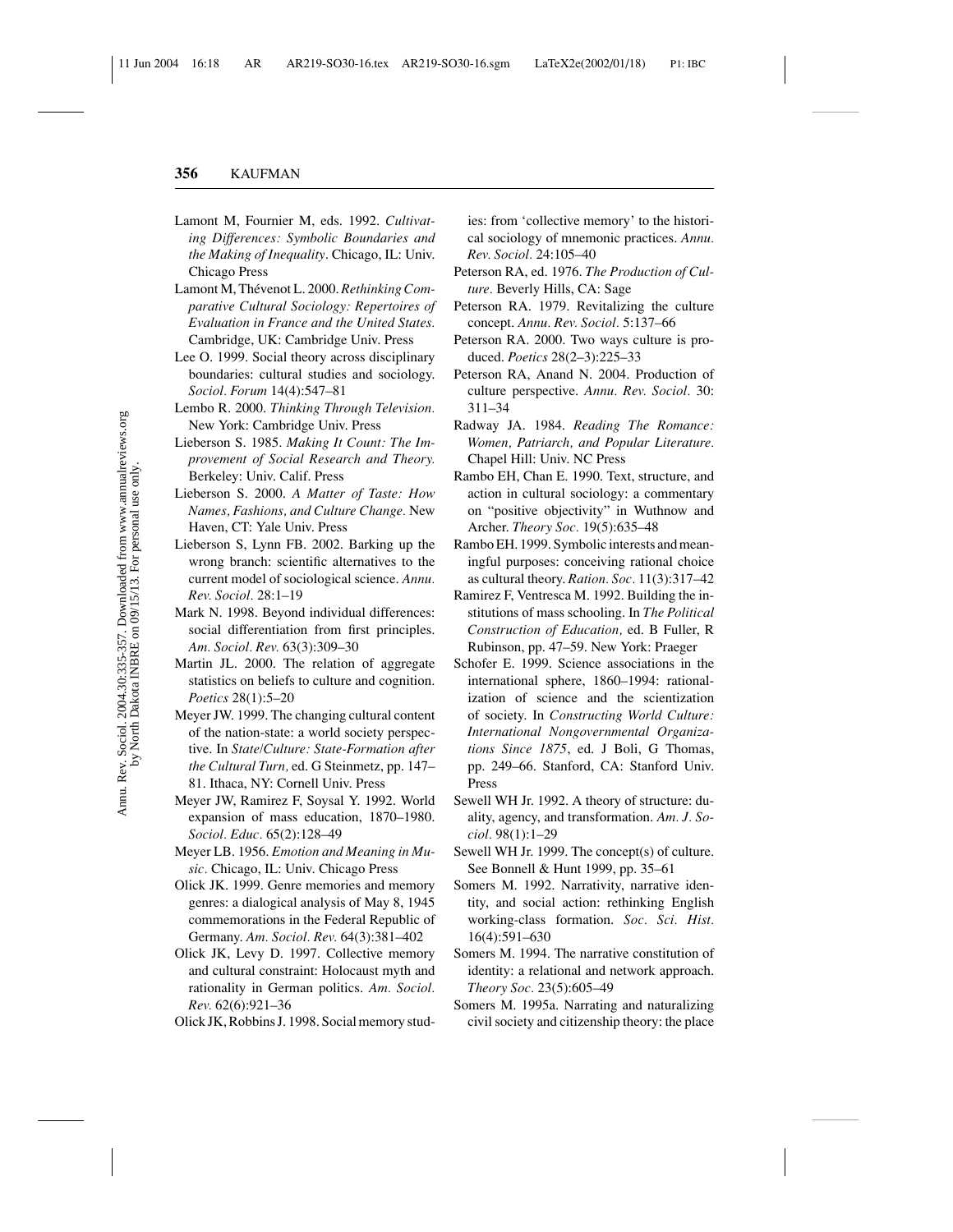of political culture and the public sphere. *Sociol. Theory* 13(3):229–74

- Somers M. 1995b. What's political or cultural about political culture and the public sphere? Toward an historical sociology of concept formation. *Sociol. Theory* 13(2):113–44
- Somers M. 1999. The privatization of citizenship: how to unthink a knowledge culture. See Bonnell & Hunt 1999, pp. 121–61
- Soysal Y. 1994. *Limits of Citizenship: Migrants and Postnational Membership in Europe*. Chicago, IL: Univ. Chicago Press
- Swidler A. 1986. Culture in action: symbols and strategies. *Am. Sociol. Rev.* 51(2):273–86
- Swidler A. 2001. *Talk of Love: How Culture Matters.* Chicago, IL: Univ. Chicago Press
- Wagner-Pacifici R. 1986. *The Moro Morality Play: Terrorism as Social Drama.* Chicago, IL: Univ. Chicago Press
- Weber M. 2002. *The Protestant Ethic and the Spirit of Capitalism.* Transl. S Kalberg. Los Angeles: Roxbury. 3rd ed.
- White HC, White CA. 1965. *Canvases and Careers: Institutional Change in the French Painting World*. New York: Wiley
- Wuthnow R. 1987. *Meaning and Moral Order: Explorations in Cultural Analysis.* Berkeley: Univ. Calif. Press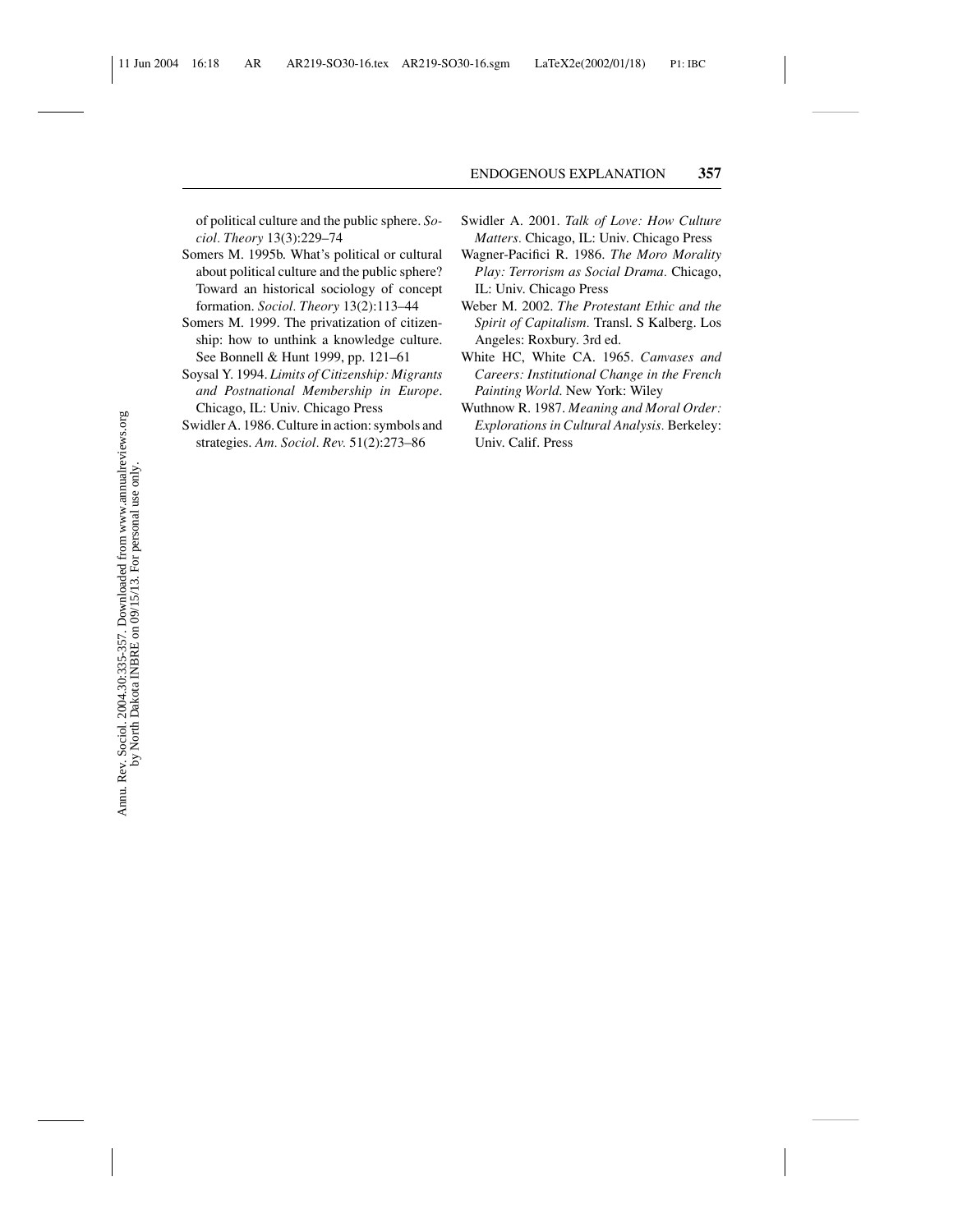# **CONTENTS**

| Frontispiece—W. Richard Scott                                                                                   | xii          |
|-----------------------------------------------------------------------------------------------------------------|--------------|
| <b>PREFATORY CHAPTER</b>                                                                                        |              |
| Reflections on a Half-Century of Organizational Sociology,<br>W. Richard Scott                                  | $\mathbf{1}$ |
| <b>THEORY AND METHODS</b>                                                                                       |              |
| Narrative Explanation: An Alternative to Variable-Centered Explanation?<br>Peter Abell                          | 287          |
| Values: Reviving a Dormant Concept, Steven Hitlin and<br>Jane Allyn Piliavin                                    | 359          |
| Durkheim's Theory of Mental Categories: A Review of the Evidence,<br>Albert J. Bergesen                         | 395          |
| Panel Models in Sociological Research: Theory into Practice,<br>Charles N. Halaby                               | 507          |
| <b>SOCIAL PROCESSES</b>                                                                                         |              |
| The "New" Science of Networks, Duncan J. Watts                                                                  | 243          |
| Social Cohesion, Noah E. Friedkin                                                                               | 409          |
| <b>INSTITUTIONS AND CULTURE</b>                                                                                 |              |
| The Use of Newspaper Data in the Study of Collective Action,<br>Jennifer Earl, Andrew Martin, John D. McCarthy, |              |
| and Sarah A. Soule                                                                                              | 65           |
| Consumers and Consumption, Sharon Zukin and Jennifer Smith Maguire                                              | 173          |
| The Production of Culture Perspective, Richard A. Peterson and N. Anand                                         | 311          |
| Endogenous Explanation in the Sociology of Culture, Jason Kaufman                                               | 335          |
| POLITICAL AND ECONOMIC SOCIOLOGY                                                                                |              |
| The Sociology of Property Rights, Bruce G. Carruthers and<br>Laura Ariovich                                     | 23           |
| Protest and Political Opportunities, David S. Meyer                                                             | 125          |
| The Knowledge Economy, Walter W. Powell and Kaisa Snellman                                                      | 199          |